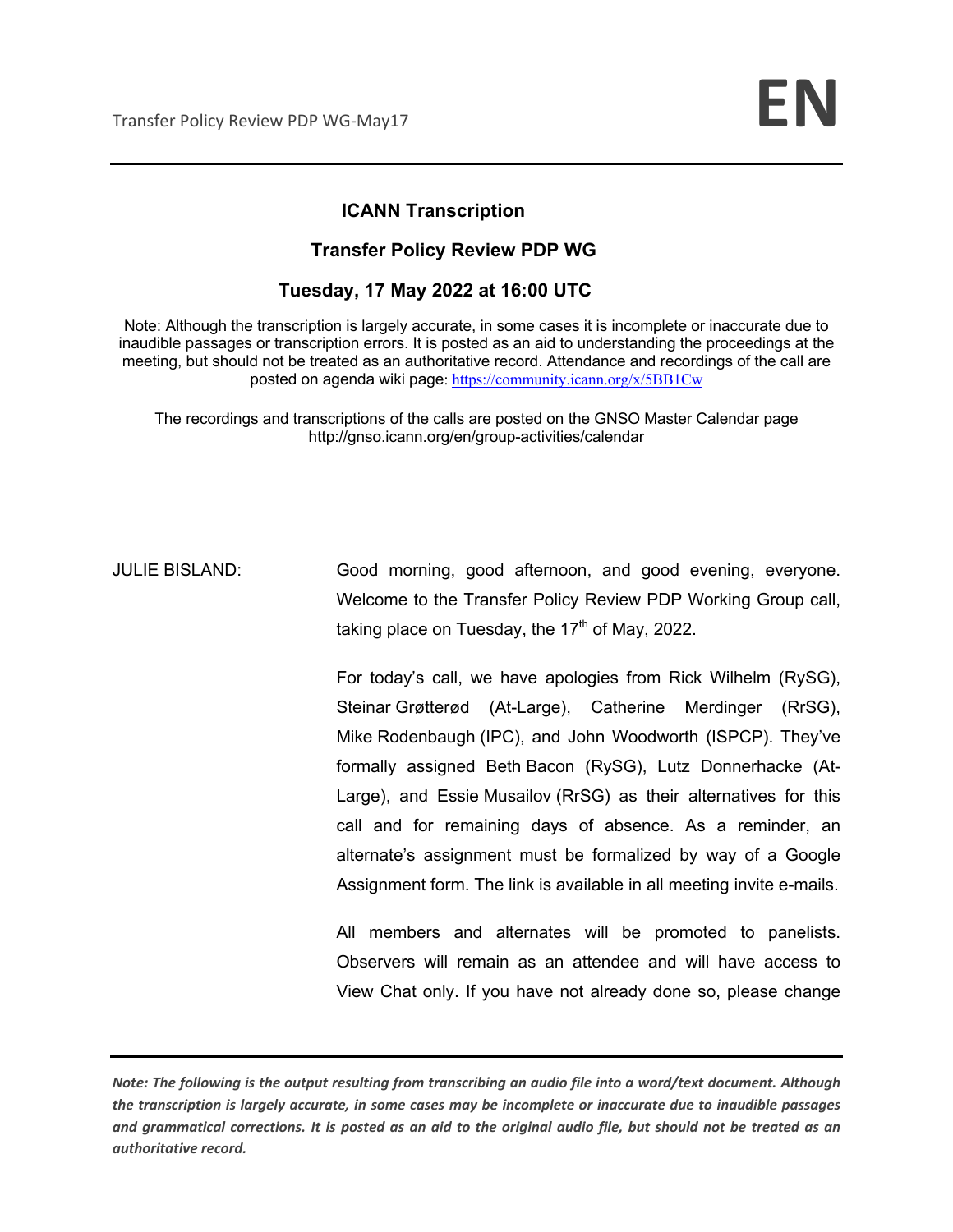your chat selection from Host and Panelist to Everyone in order for all participants to see your chat and so it's captured in the recording. Alternates not replacing a member should not engage in the chat.

Statements of interest must be kept up to date. Does anyone have any updates to share? If so, please raise your hand or speak up now.

And seeing no hands, please remember to state your name before speaking for the transcription. Recordings will be posted to the public wiki space shortly after the end of the call. And as a reminder, those who take part in the ICANN multi-stakeholder process are to comply with the expected standards of behavior.

Thank you, and over to our Chair, Roger Carney. Please begin.

## ROGER CARNEY: Great. Thanks, Julie.

We'll just start out with a couple items before we jump into our agenda, the first one being that Devan sent out—I think at least once now—an e-mail trying to see participation levels at the faceto-face at The Hague in June for ICANN74. Please fill that out, even if you're not planning to attend in person. That way, we get a good number of who's going to be there and who's actually going to sit in so we make sure we have the space available there. So please take 30 seconds or a minute and click on the link that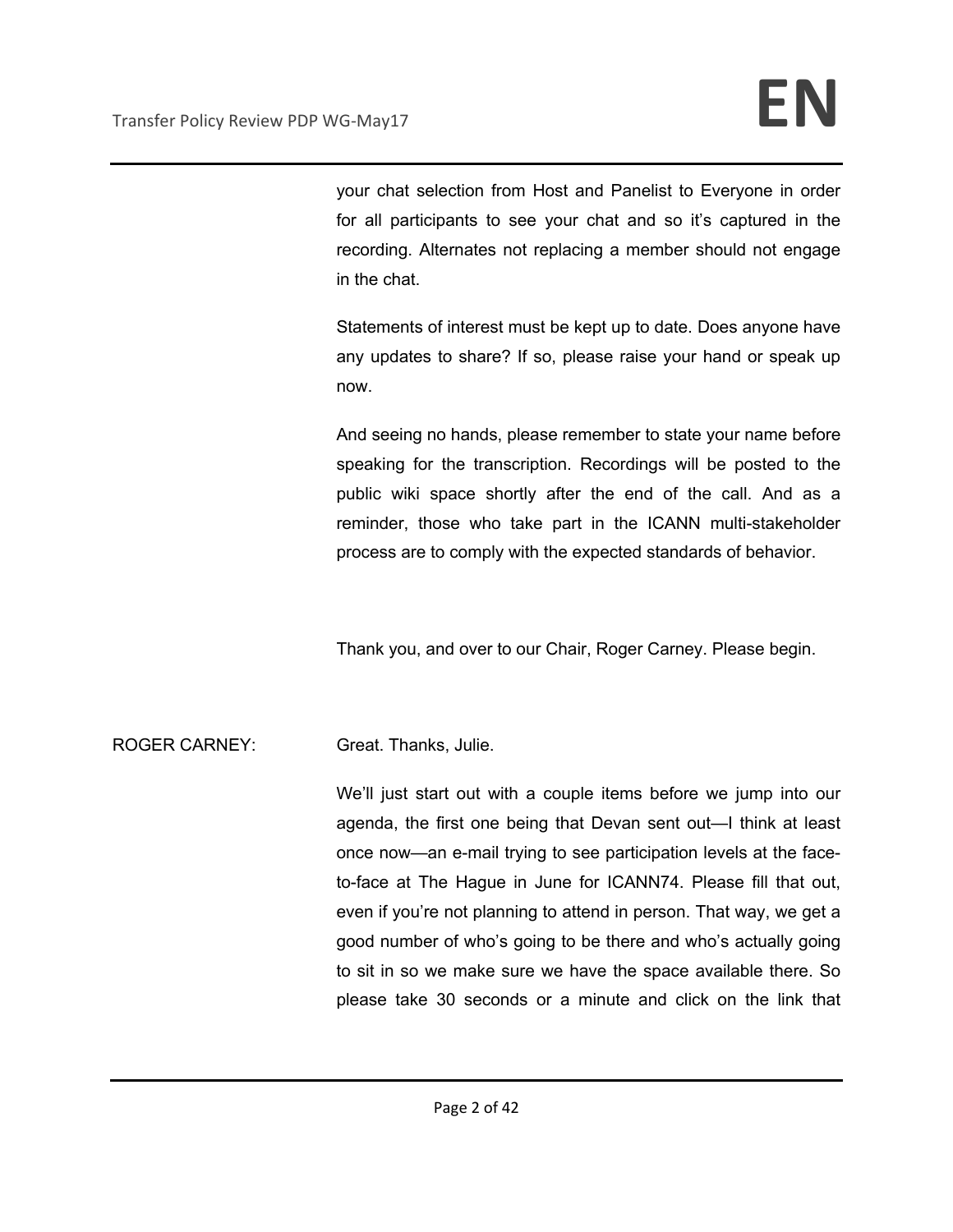Devan sent out and fill out that short survey so we can get the right count of people attending.

Other than that, we didn't get any flagged responses in our working document. So I think that's possibly a good sign. And maybe just some didn't have the time to fill it out. But, overall, I think we're in good shape, anyway. So I think the initial report is in a good spot. Obviously, we've had three of four items flagged that we've talked about the last couple times, and it sounds like we're going to touch on those again today.

But other than that, nothing else being flagged, we're going to move on from that. If no one had the chance to flag them, then hopefully you do that soon if there's a concern for you. If not, no big deal. Again, the initial report is good documentation of our detailed discussions that we've had—not just once. We reviewed the recommendations multiple times since our deep-dive discussion. So I think it's in good shape, but make sure that everyone gets through there and makes note of anything.

Other than that, I think that I'll open the floor up for any stakeholder groups that may have had some discussions over the past week or so they want to bring forward to get any clarifications on or just to bring up information for us. So I'll open the floor to anyone from any of the stakeholder groups.

Jim, please go ahead.

JIM GALVIN: I'll mention this here, Roger. I know we've had a couple of discussions here. I haven't been here. I've been out for the last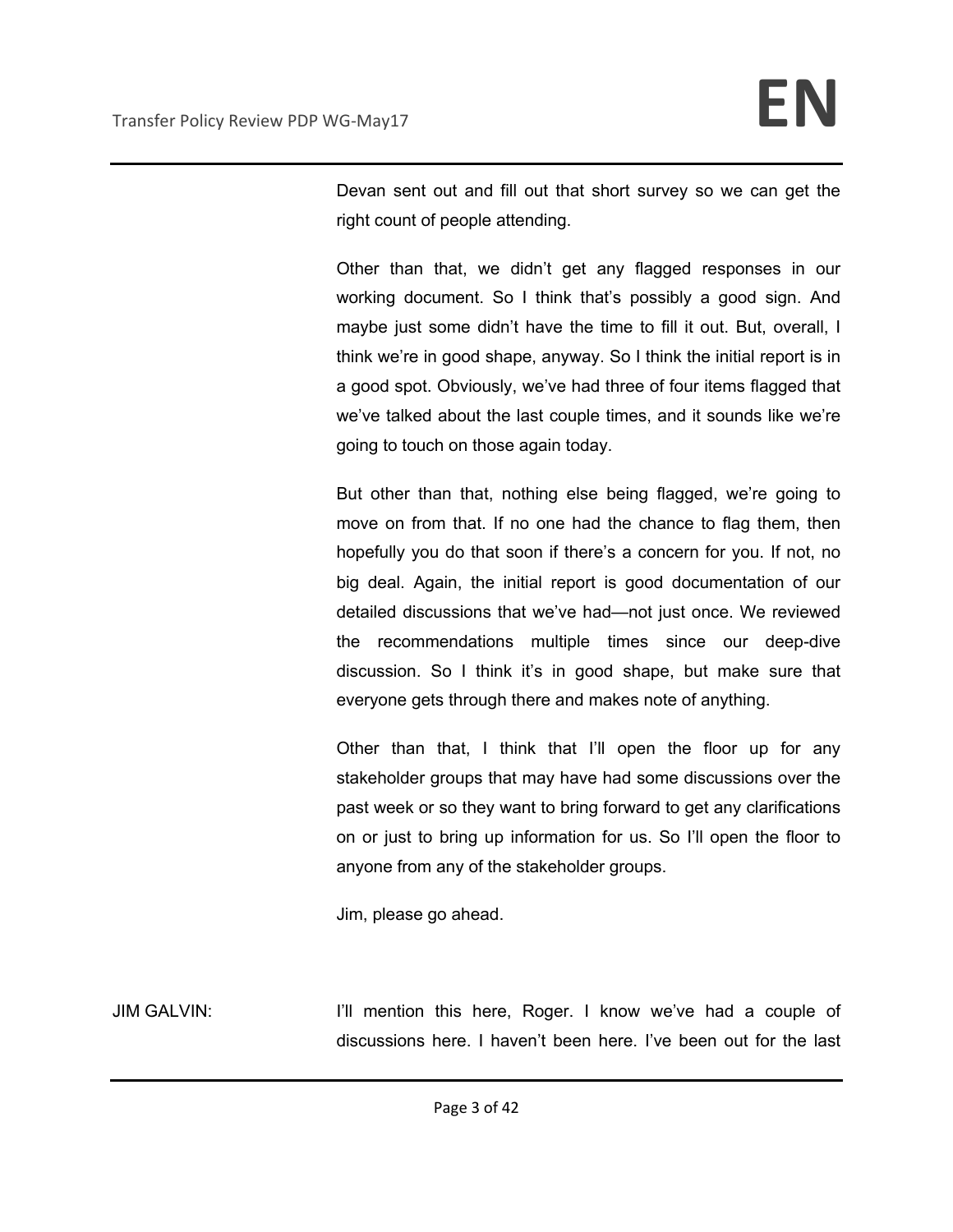couple of meetings. The registries do want to continue to have some discussion about Recommendation 13.1, where the registries are enforcing the TTL. We're not supportive of this enforcement action, so we'd like to have discussion about that. And I see it's on the agenda anyway, so I'm just calling out for right now. We don't have to do it now. Thanks.

ROGER CARNEY: Great. Thanks, Jim. And welcome back.

Okay. Any other groups have anything that they want to bring up?

Okay. Well, let's jump into our agenda then and look at some of the recommendations. I think, actually, Jim, maybe you can stay close to the mic there because we've been talking, especially last week, about some of the e-mails that you had sent out and around, I believe, 7, 9, and 11 that you had made comments on. And we had kind of talked about them, but I wanted to continue those discussions here.

So on Recommendation 7, I think the big issue was how to state something for policy versus stating technical requirements plus making sure that it's enforceable and that we're giving enough direction to the IRTs. So I think the balancing act on #7 is what we're trying to come up with and how specific we can get or should get. Again, I know that, multiple times, we've talked about that fine line between policy and what drives the policy versus what actually happens. So it's what we want versus how to do it. I think that's how I'm trying to say it. I think that's the tough think with Recommendation 7.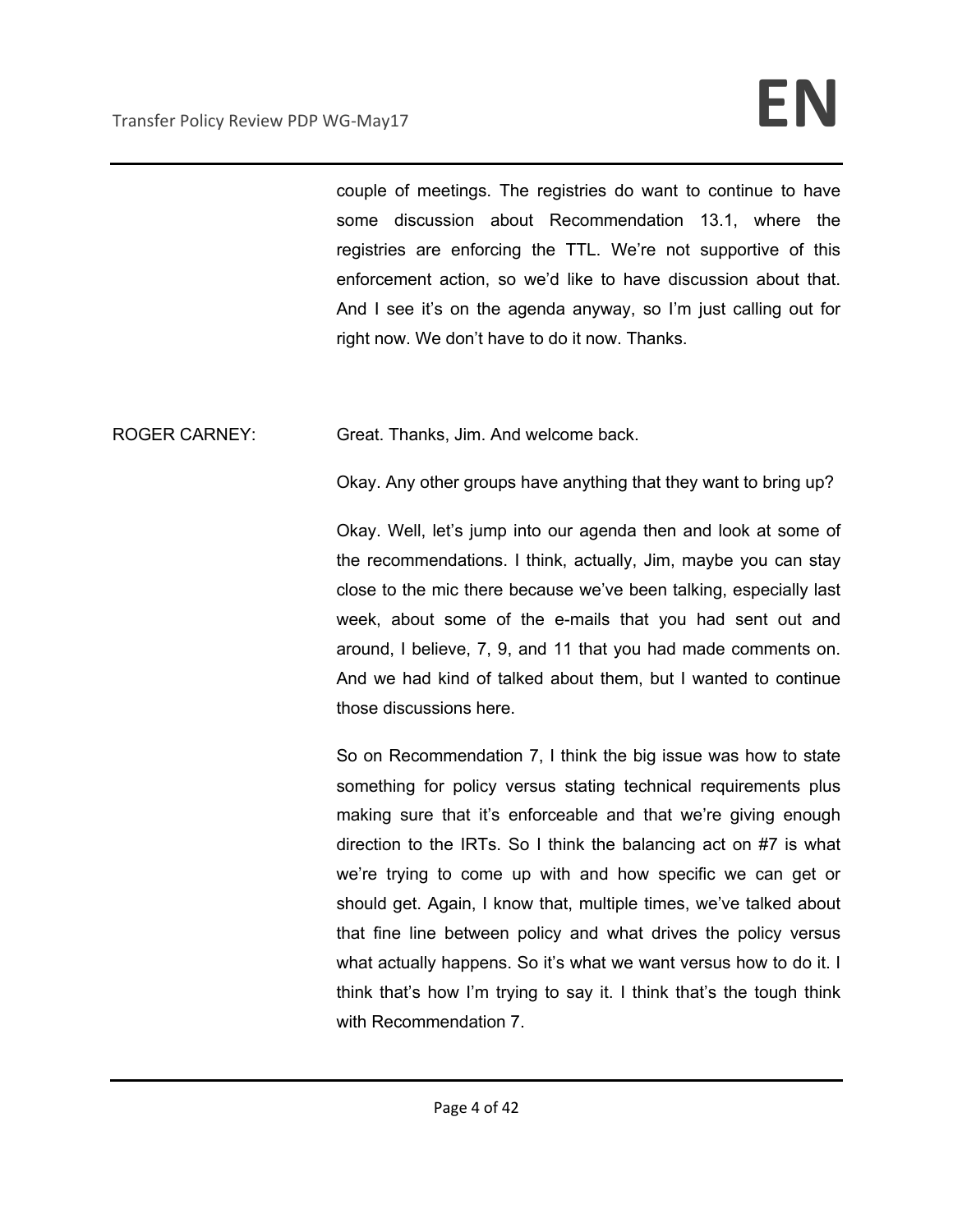So I'll open up the floor for people that have any comments/directions. Do they prefer one way or another? Do we be precise? Jim did provide us a fairly precise recommendation here in e-mail a couple weeks ago. But, again, is that stepping over the bounds of policy? Do we want to try to get back to the what versus the how? And, again, I'm just throwing out some ideas to see if we can get some discussion. I'll open it up to the floor. Anyone on Recommendation 7 preference? Staying generic? Being specific?

Jim, please go ahead.

JIM GALVIN: Thanks, Roger. I'll just add that my goal on the second half of the ["or"] there was in fact to … My attempt was to create a goal of [that] the technical part of the standards, the technical part of the requirements, should be based on technical standards, not on something which comes out of the specifics of the PDP or from ICANN Org. Like, the first half there says, "ICANN Org establish," and instead I was redirecting to technical standards that are there that require you to do things and trying to make that clear line and delineation. So I just want to call that out so that people can comment on whether they agree with that division and, of course, agree with whether or not I've achieved that in that. That's one thing.

> So the second that I'll say is that this notion of enforcement is kind of interesting. It's going to be a little hard, frankly, to enforce whether or not people are properly creating a TAC. It really is. The idea here is to create a random value. And there's rules there.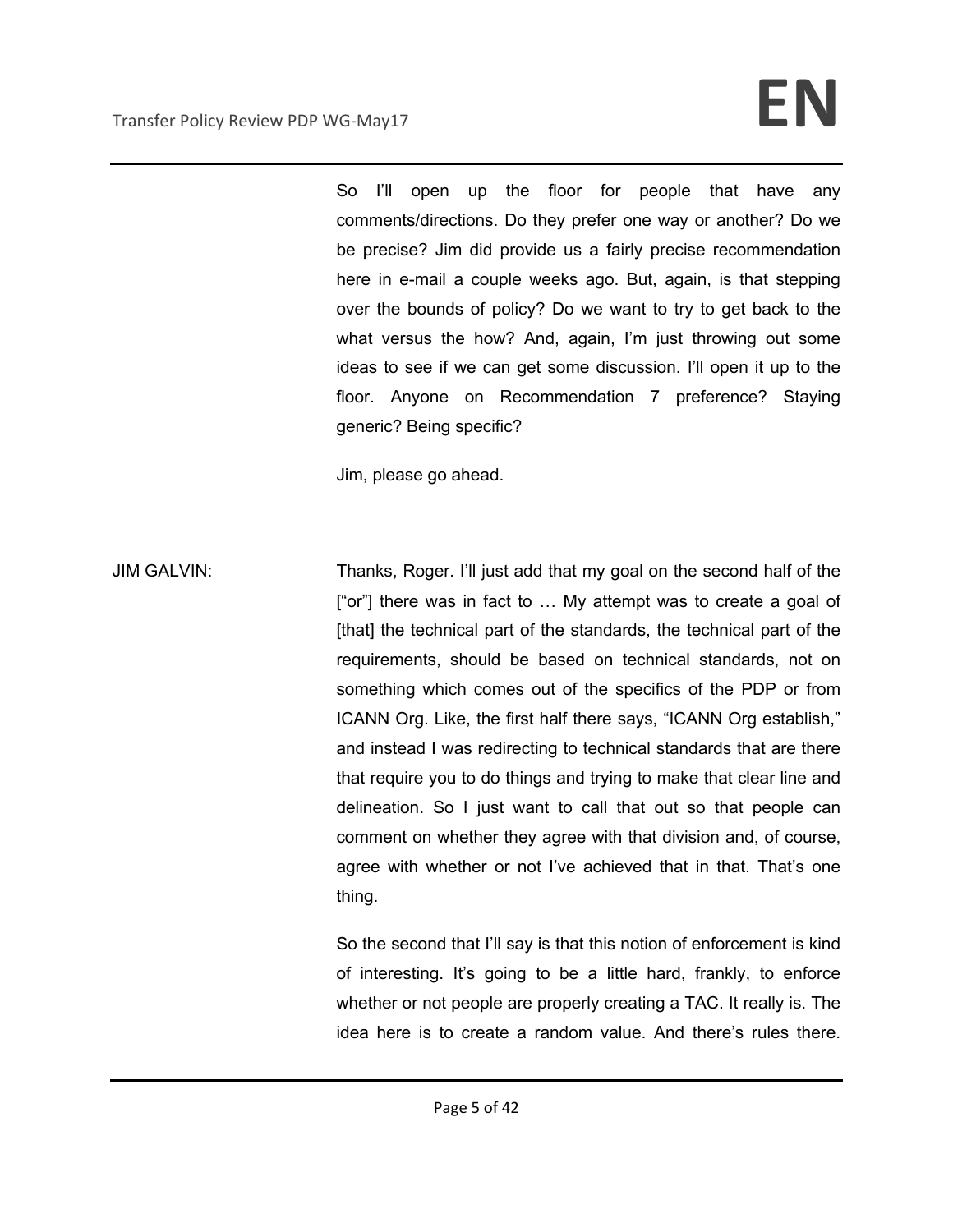There's suggestions there in the RFC about what it means to create randomness and references to additional documents that help you with that, but frankly, that's a very difficult thing to check. You only know it's broken if things suddenly don't work. And I just want to point that out. It's just an observation from a technology point of view.

And so the suggestion that there should be some kind of enforcement of this is a little bit interesting. About the best that's easy to do is the observation of whether or not the same value seems to be popping up and appearing. Even that's a little hard to check unless you're going to ask the registries to do that, which, for reasons when we get to 13.1, registries wouldn't want to do anyway with the same principles that we'll get to when we talk about 13.1.

So that's just two observations I'll make for this discussion. I leave it for the group to expand on that or ask questions or whatever they think. Thanks.

ROGER CARNEY: Great. Thanks, Jim. And I would say I think the big thing is, from your e-mail … I think that, on the second part (the optional on Recommendation 7), the group was leaning toward that way, making it more standards-based and ICANN-driven. And I think ICANN Org actually said that they preferred that as well. But I think that that next step of best practice here in the second part was kind of touchy for some people, and it has been, I know, in other PDPs, a topic of discussion.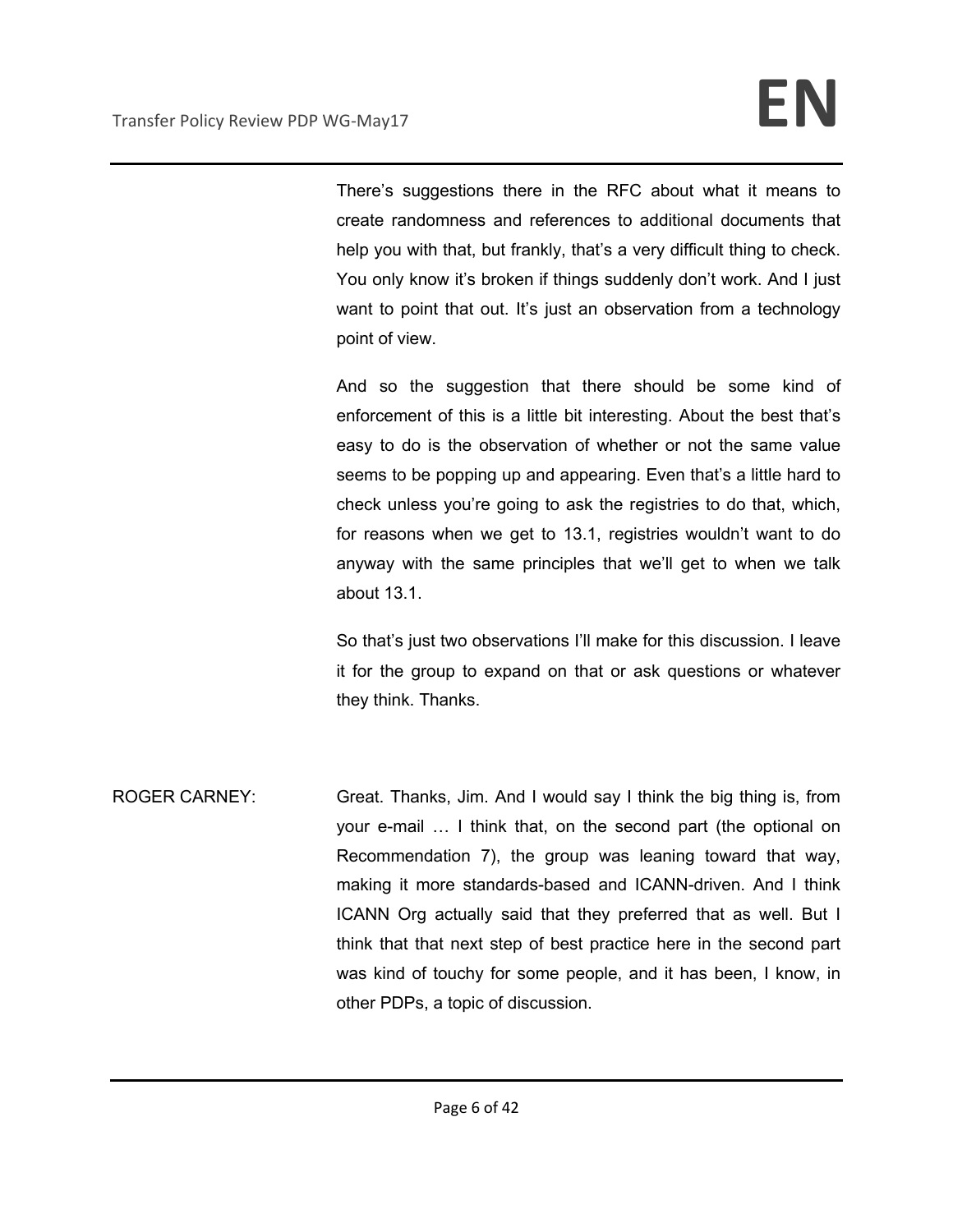And I think that the e-mail that you sent out, Jim, had kind of reworded this to be even more specific than this. And, again, I'm just trying to get somewhere. Does it need to be this specific, as here highlighted? And, again, I know that best practices isn't going to work, so we would have to come up with something for that as well. So I think that that's the big thing: how do you draw the line from that fairly general statement in 7—again, that second part of 7—to the e-mail that's much more specific?

Jim, please go ahead.

JIM GALVIN: So I think the one addition I would make here is that, on the sentence that begins with "The salient specification point," I would stop there and I would say that the recommendation should be everything before that. So the recommendation should be everything before the footnote-bracketed thing. The idea is to make the brackets there a footnote on BCP 106. So I'm suggesting that the recommendation should just be down … Those first two sentence in what I wrote there is the actual recommendation.

> And what I observe about specificity is I think, in this case, it is really important to be specific from a technical point of view to give people real advice on what it means to create a random value. And that's what those two RFCs do. That's what's in those documents and what's there. And I think it's essential to make that point in order for proper implementation. And I don't think there's anything else for the IRT to add to that. And I think being less specific would be potentially hurtful to creating randomness. I can't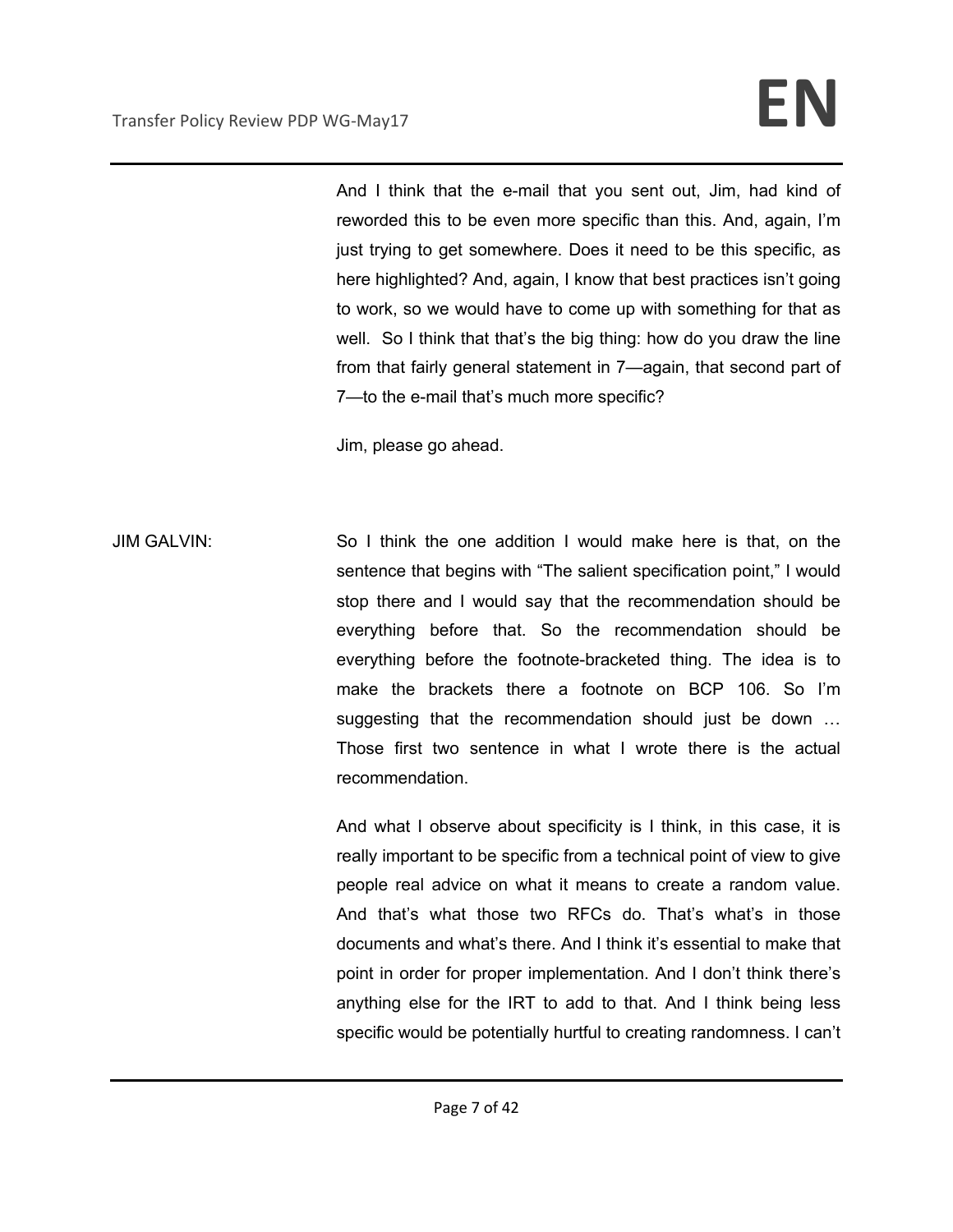emphasize enough how important randomness is in this process. And knowing how to do that is just critical. So I think a recommendation which gets right to that is appropriate. And that's as much as needs to be there. Thanks.

ROGER CARNEY: Great. Thanks, Jim. And thanks for that clarity on your e-mail there about [the] recommendation and footnote totals separation there.

> So other people's comments or thoughts on these first two sentences?

> I think that Jim's suggestion here[—]again, that big step from the original Recommendation 7 of ICANN providing this to the best practice [and] the second part to something that's actually more tangible … And I think that [fitting] for more people … But I want to see if anybody has any concerns with using Jim's suggestion here.

Sarah, please go ahead.

SARAH WYLD: Thank you. I do not have concerns with Jim's version. I like that we're specifying that it comes out of the RFC. And I'm a little bit hesitant because it just does seem very technically specific, but there's nothing in there that's actually wrong or problematic or isn't what it should be. This is all what it should be. So I guess it's a bit unexpected.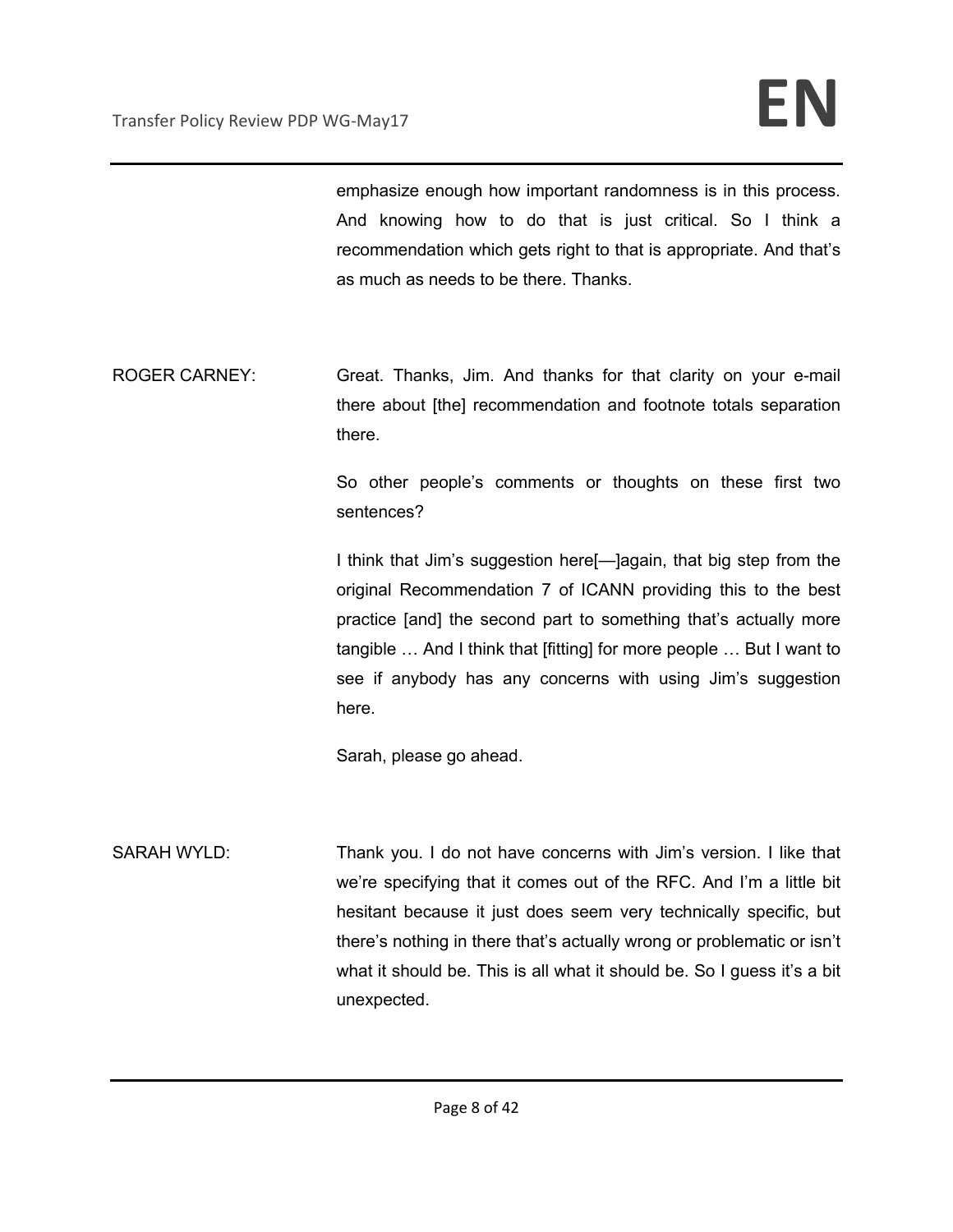And then, also, just in terms of the footnote, I feel like we should make sure to keep the language accessible to all readers of the recommendations. There's some wording in here that I don't understand and would have to look up. And so I tend to assume that other people will have similar experiences. So we just might want to define what "idempotent" means or reword things. Thank you.

## ROGER CARNEY: Great. Thanks, Sarah.

Any other comments on this? I think we're leaning toward using this, so I'd really like to hear if anybody has any concerns about using these first two and footnoting this. So I think that this provides the clarity we were looking for. And, again, as Sarah mentions, it's pretty technical. And maybe that's what we'll hear in public comments as well. But I think it definitely lays out the thoughts that we were going through in our discussions better.

Jim, please go ahead.

JIM GALVIN: Thanks, Roger. Sorry, one more time. I'm guessing that, as a reread what I wrote here, in that bracket in the footnote part, I used the phrase "idempotent reference." And I'm guessing that's something that stands out for Sarah because it generally stands out for people who are not intimately familiar with what that means in an IETF context. BCP 106 and a reference to that is a static reference. It doesn't ever change. People are used to RFC numbers changing and incrementing as they are revised and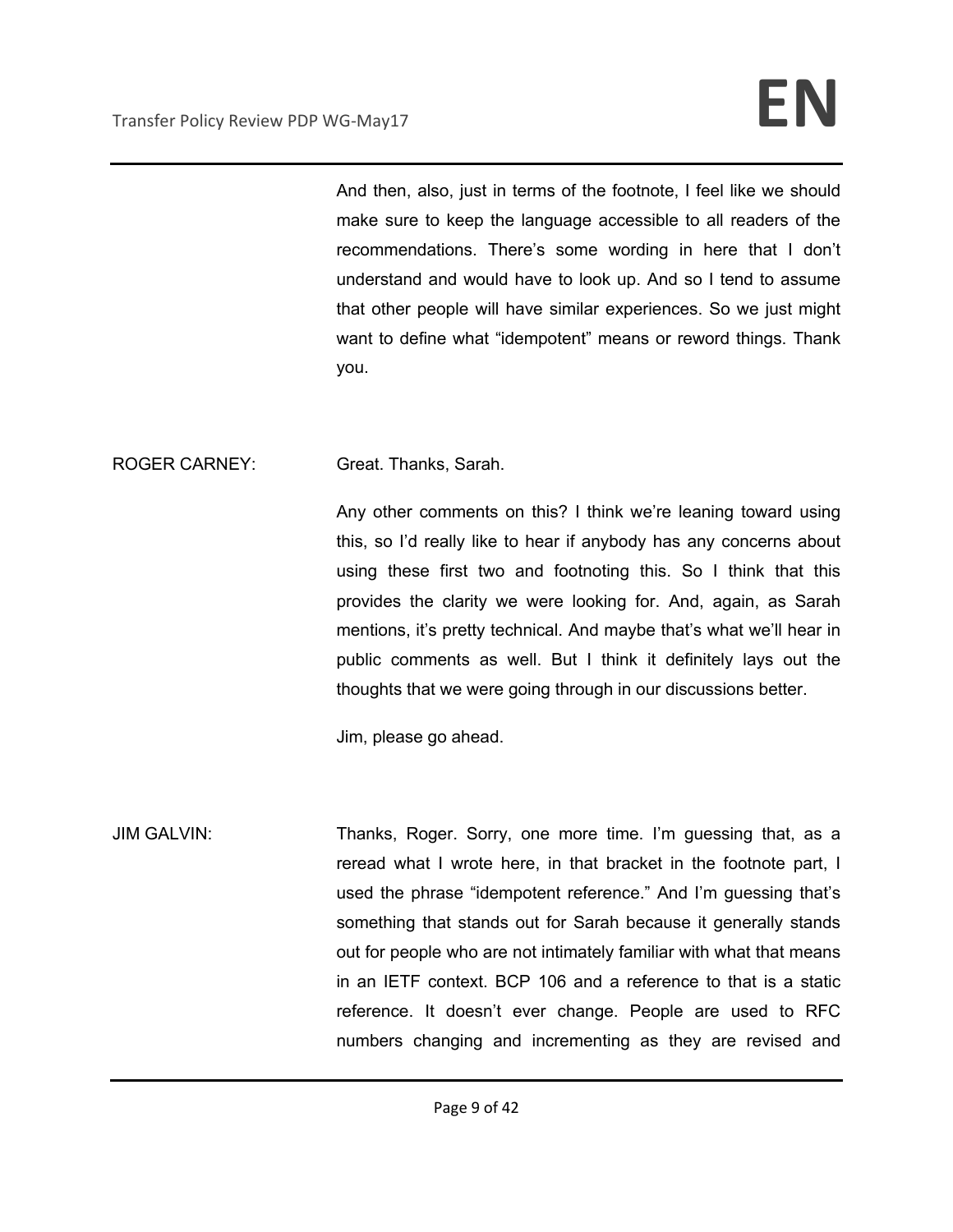updated. The fact is, BCP 106 is expressly a static reference, and it is tied automatically to the most recent RFC. So you don't have to keep track of the RFCs. You just keep track of BCP 106. And in fact, the URL for BCP 106 is always static and always the right thing. And it has whatever you need right [behind] it. But I'm all for wordsmithing anything I wrote here. I don't really have an issue with that. But I'm guessing that's something that stood out for Sarah because it is a common thing that stands out for people. Thanks.

ROGER CARNEY: Great. Thanks, Jim. And that's a nice callout for those that aren't IETF in-depth, as RFCs specifically don't get updated but they get updated by new RFCs, which means the RFC number changes. And to Jim's point, the BCP number never changes. It's always the same, so it's always the same reference, which makes it much easier to use when documenting things.

> Okay. So it sounds like people are good with this: using Jim's suggestion here. Again, I don't know if it's going to be too specific. And we'll hear about it for sure if it's not, but I do believe the IRT will love this recommendation because [it] will give it to them pretty easily. But if it's too complicated, I think we'll hear about in our public comment.

Berry, please go ahead.

BERRY COBB: Thank you, Jim. And staff will take the action item to extract, as a starting point, Jim's intervention there. I learned something new. I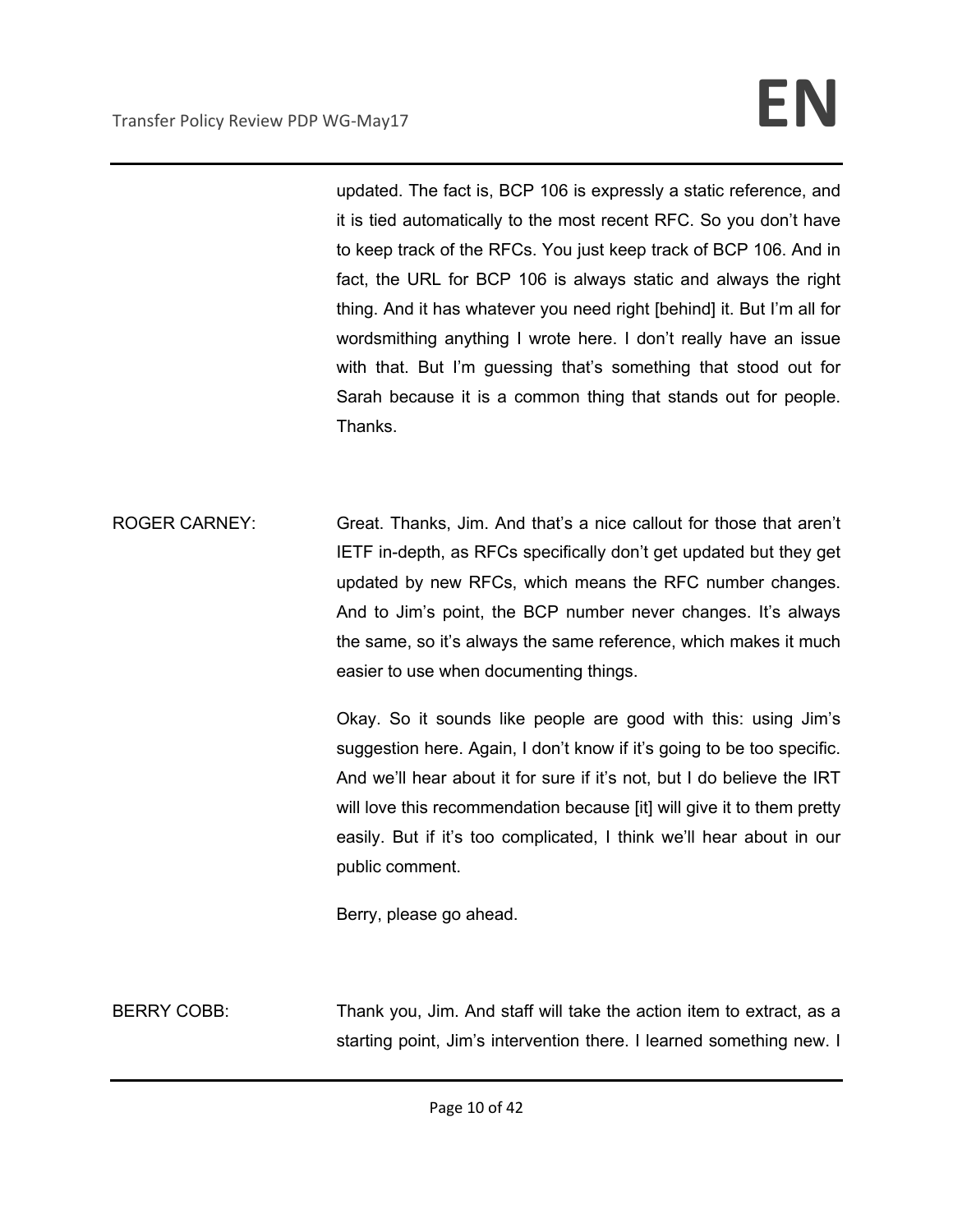didn't know the distinguishment between how to BCP is static. But we'll take his verbal explanation and try to create some text to maybe complement this in a way that the non-IETF expert would understand. And we'll update it into the working document for people to respond back to. Thanks.

ROGER CARNEY: Great. Thanks, Berry.

Okay. That is excellent. I like that we have gotten somewhere on 7. And I think that it's comfortable for everyone, including Org itself. So I think that works out well.

Okay. Let's move on to our next topic. I think we [are on] 9.2. Perfect. Okay, this one was: "When the registrar of record sets the TAC at the registry, the registry must securely store the TAC using a one-way hash the protects the TAC from disclosure."

And I think Jim had some suggestions on this as well. Is that not true? And I don't remember if Sarah and maybe Rick … Rick is not on. If they had some suggestions on [inaudible]. I think the one concern was we identified … I think Jim helped everybody understand that a one-way hash is different than encryption and what the benefits are of it. But I think the issue was, does it need to say "one-way hash" or something like that? Jim, please go ahead.

JIM GALVIN: Thanks, Roger. Saying "one-way hash," I think, is the right thing to do. You don't want to say "encryption" because that's not what it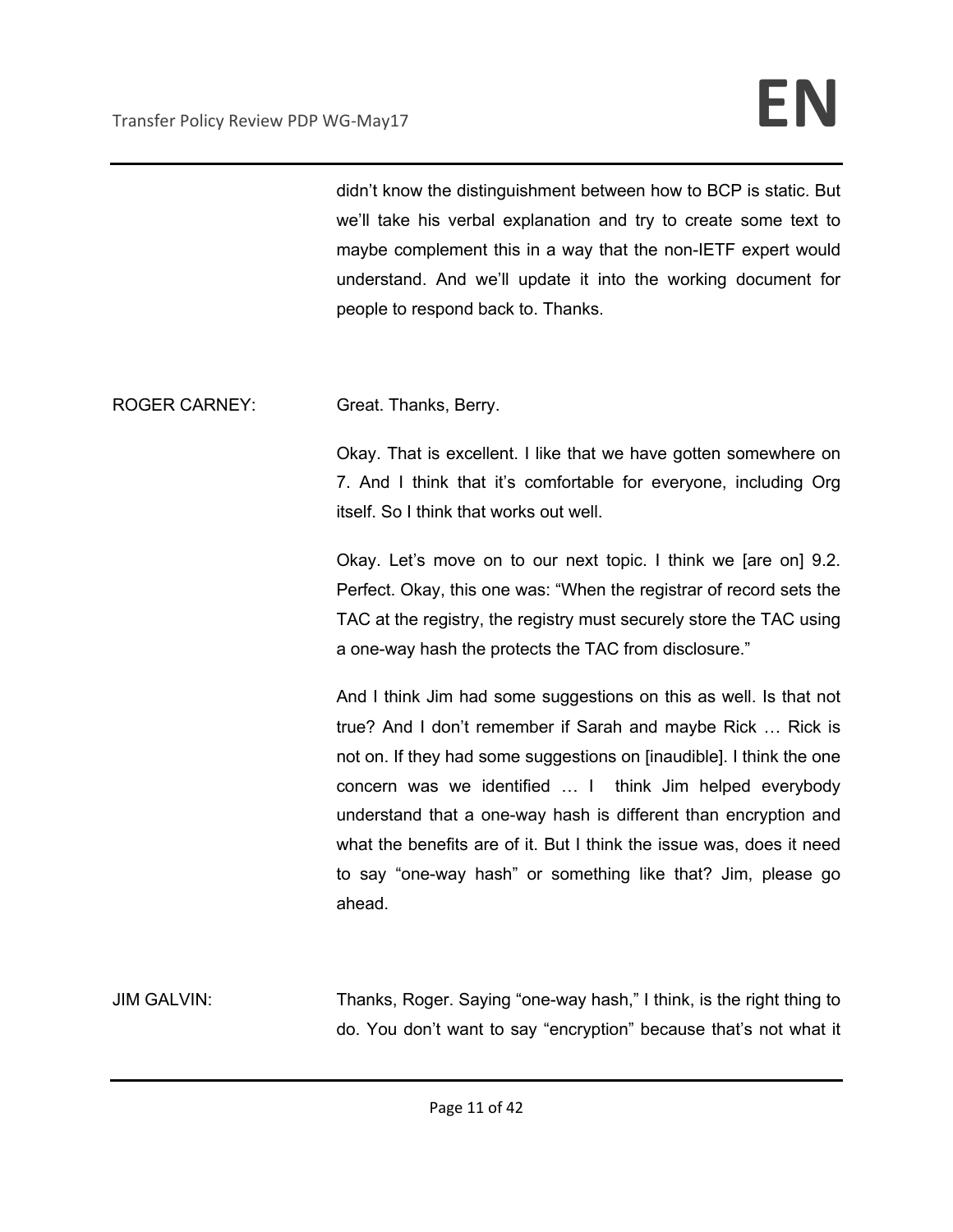is. It is a one-way hash. Admittedly, that's a bit of a term of art in cryptographic circles, but it is the appropriate term of art.

And the observation to be made here … What I've done is tie this to what was also in Recommendation 7. So it's tied to RFC 9154. What's important about a one-way hash is choosing the right hash. And one of the things we've learned in cryptography is that that the actual choice of algorithms evolves with time because algorithms can become less secure for any number of different reasons over time. So RFC 9154 is currently up to date with a preferred choice.

So my language … Yeah. Thank you. It's now on the screen there. I chose some language that is quite specific. It comes out of what's in RFC 9154, and that's what's there. And there's also a reference to the SHA-256; what that actually means. And if you're implementing the algorithm, you'll know what a salt is and the reference to the size. And all these things are also laid out in 9154, as well as out of the National Institute of Standards and Technology document there; the FIPS 180-4, a freely available document. Not cost. People can get that for details of what all that kind of stuff is.

If I were going to improve this, the only thing that I really would like to do is much like what the IETF does with technical standards. You abstract out algorithm identifiers. And so you separately deal with algorithms as algorithms progress, and you make choices for them. And so you have a spot where you indicate, "Here's the algorithm identifier for what's being used."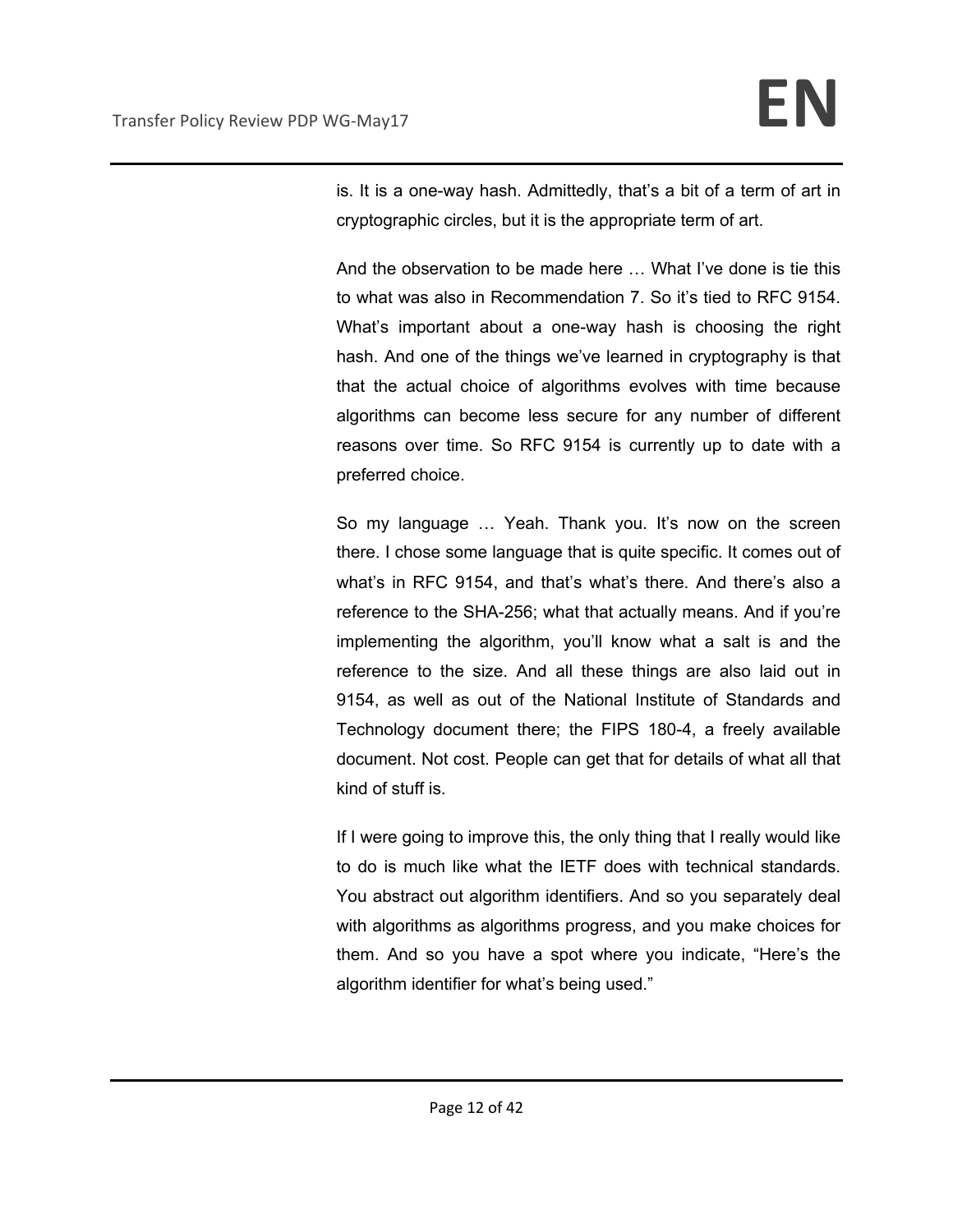I frankly think that's overkill for our application here. I really do. I mean, in a technology sense, I'd really do something like that, but I don't think we need to do that. I think we're okay here with calling out what's in 9154. We already say elsewhere that we're going to be obligated to successors or updates to 9154, which is appropriate. We have that. Registries have had that kind of business in their contracts for a long time. I don't know about registrars, honestly, but I'm presuming that it's there or it's reasonable to bring that there. And so this would be updated. When 9154 is updated, presumably because of when an algorithm choice changes, then that would apply. And I think that takes care of it. We don't need to do the extra work to do it.

So that's a bit of my rationale behind this. I hope that helps. Other than that, I leave it to the group. Thanks.

ROGER CARNEY: Great. Thanks, Jim. I really appreciate that. And I guess my question is, again, thinking about the what versus the how and the policy idea, do we need to be this specific here? Is this an implementation note that we can provide to the IRT? Is this a footnote that we can provide these details [in] and we could stay with what the 9.2 says now (just "one-way hash") and these details can be either footnoted or an implementation note or something like that? Or is it better in everyone's mind to include the details? Again, as Jim mentioned, the details may change over time, but to our point here, it probably doesn't matter as much. So just some thoughts to think about.

Jim, please go ahead.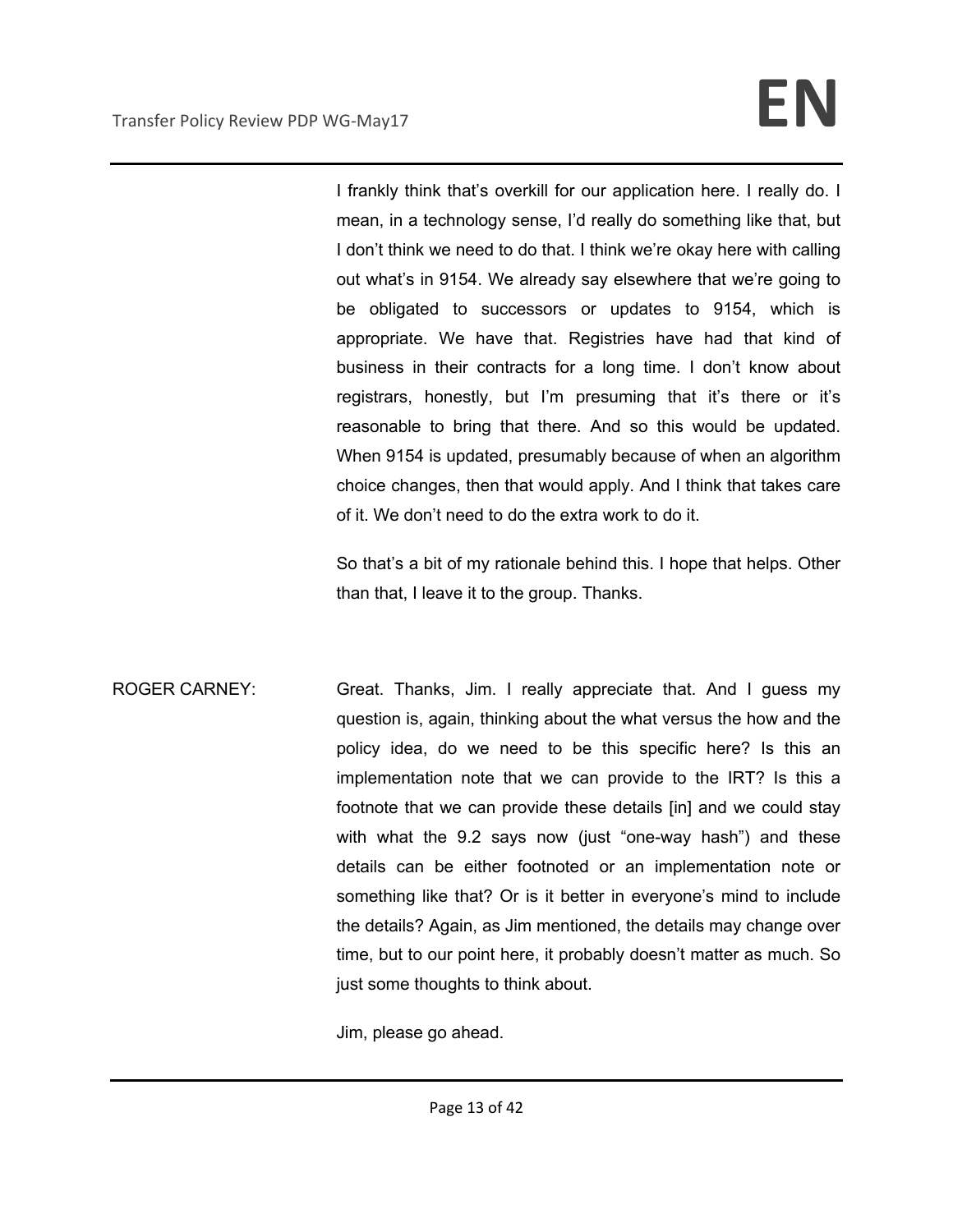JIM GALVIN: Thanks again, Roger. My suggestion would be, for the purposes of the recommendation, instead of that colon "using the strong one-way hash," you could just put a period there. And the rest you can set aside because that's actually quoted out of 9154. So you can add that in any other way that you would like: an implementation note or kind of like even what I said in Recommendation7 about the salient points from the RFC. [It's] that, which could also be a footnote or an implementation reference. So here, too, everything beginning at "using" could be an implementation reference that we push forward to the IRT because it's quoted right out of 9154. Thanks.

ROGER CARNEY: Great. Thanks, Jim.

Thoughts from everyone on that?

Okay.

Berry/staff, is that enough to update that?

Great. Thanks, Caitlin.

Okay. Let's go ahead and move on to our next item, which is 13.1 and 13.2, it looks like. Okay, 13.1 is something Jim mentioned earlier. So 13.1 is the standard time to live for the TAC. Must be 14 calendar days from the time when it was set at the registry and enforced by the registries. I think that everything before the comma is something that everyone already supports, but I think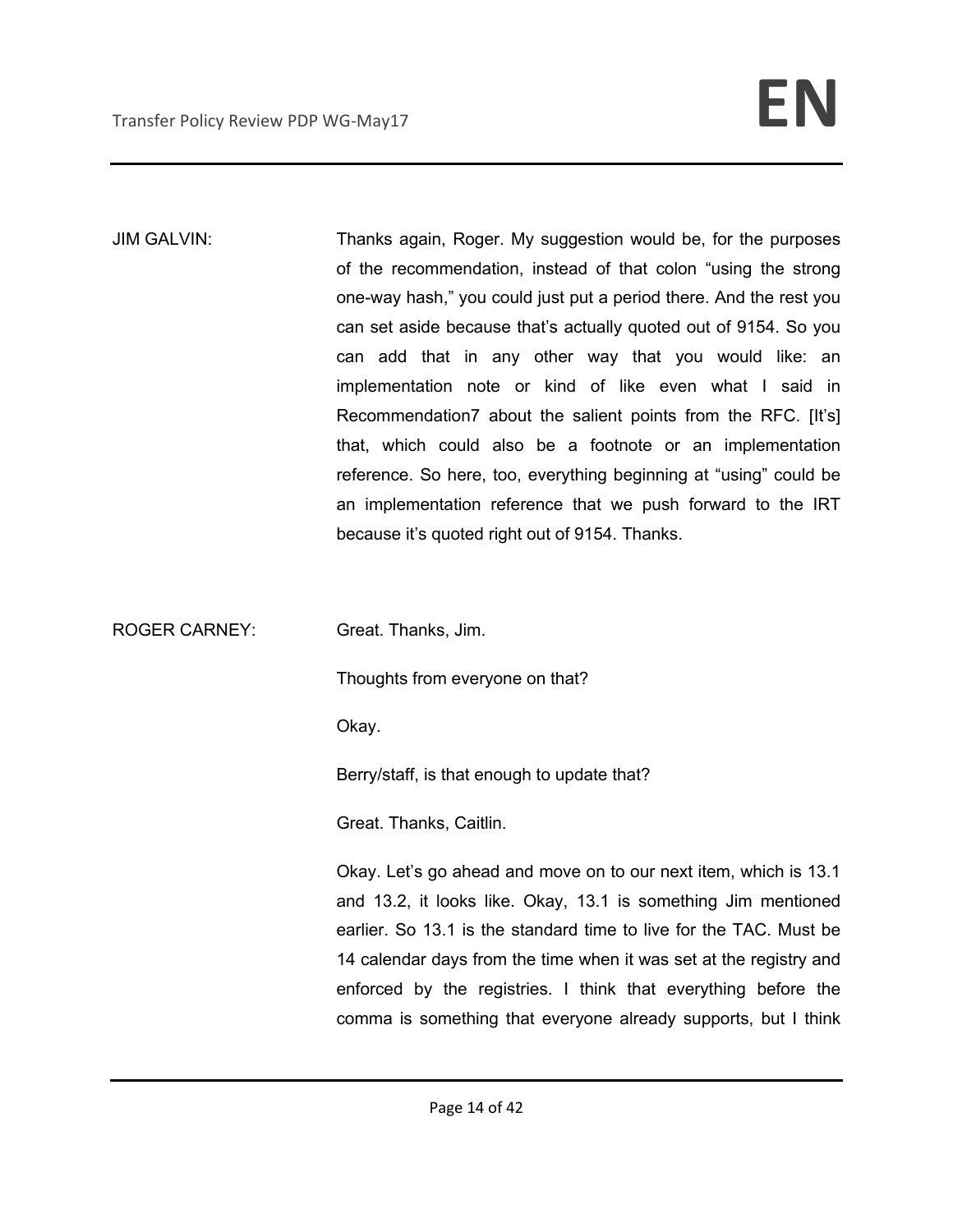the registries want to talk about after the comma, "enforced by the registries."

So I will open it up to anyone who wants to talk about enforcement by the registries here.

Jim, please go ahead.

JIM GALVIN: Thank you, Roger.

ROGER CARNEY: The Jim Show today.

JIM GALVIN: Yeah, apparently. I don't know if that's good or bad, but I guess we'll work with it for now. This is a topic that has been under discussion with a few registries. I think that we have brought this point up before way back when, when we started this then unfortunately let the issue drop and didn't follow up on it. So it's kind of unfortunate that we're all the way down to the wire here and back on this and getting there.

> But I think what's important to call out is we're not finding support currently amongst registries for the enforcement by registries of this 14 calendar days. And I can offer two particular reasons why this support is not immediately forthcoming and see what folks think about that here.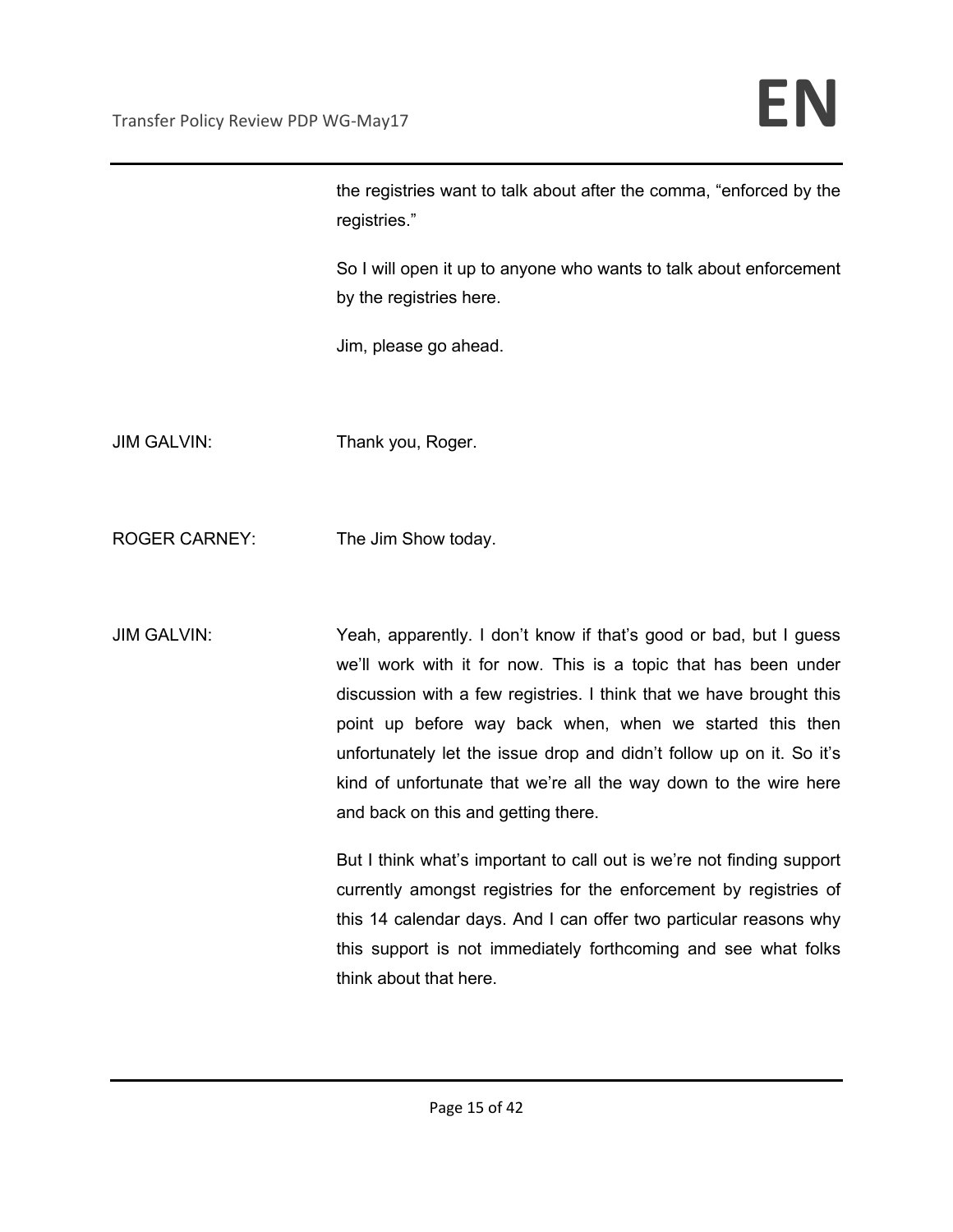So the first thing is that transferring a domain is quite rightly an activity that's very much engaged with the registrar. And it's important to keep in mind, as we all know, that registrars have the relationship with the registrant, not registries. So having registries preemptively act on attack puts the registry in a role of directly impacting a registrant when they have no way to communicate that action, no way to control the message with having executed on that action, and no way to address complaints or appeals of the registrant. They're kind of not part of the process at all. And that's a concern. That's an observation about how this enforcement suggestion or requirement fundamentally changes things.

And since I saw a hand go up there, maybe I'll pause. I do have a second thing to say, but maybe we should focus on one at a time. Thanks.

ROGER CARNEY: Great. Thanks, Jim.

Theo, please go ahead.

THEO GEURTS: Thanks. And maybe I'm oversimplifying things—that could very well be—but I'm not making the jumps to getting involved into registrants or communicating. When I look at the system today, if a registrant supplies us with an invalid authorization code, then we get a message back at the authorization code is invalid and we just get a poll message back from the registry: "This is not valid." And then we relay that somehow to the registrant or whatever or to the reseller.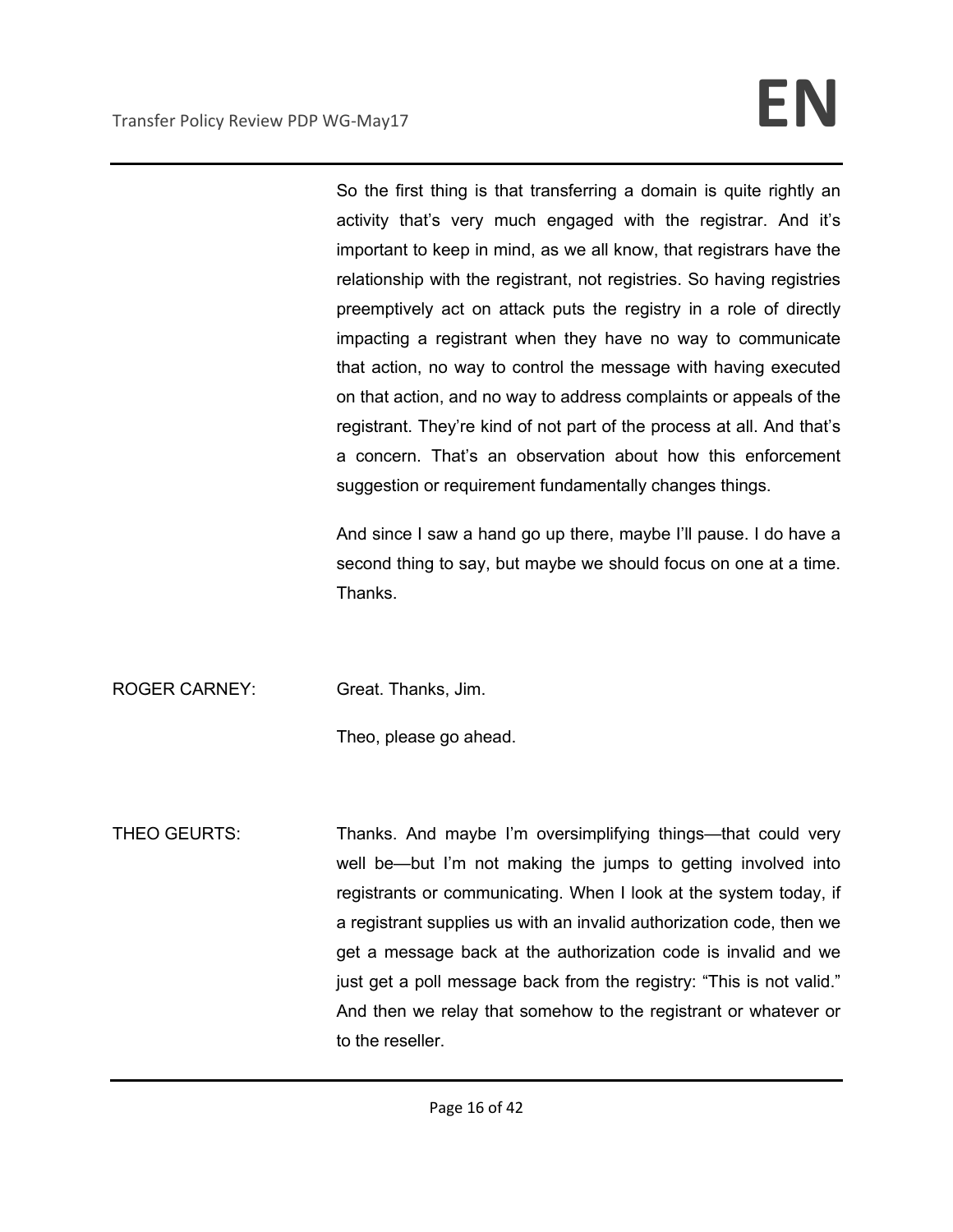So I don't see that entire chain or where registries are going to communicate with registrants. I don't see that happening now, so I'm making the assumption that that's not going to happen then when we have a TAC system. Again, maybe I'm simplifying things. It's just a matter of putting a timer of 14 days when you receive the hash. And that's it. And as soon as it expires, you simply reply back through EPP or a poll message that this TAC has been expired. And then there is no longer any discussion because we relayed that message back to whatever entity we need to refer back to: "Go create another TAC." And then the process starts again. So I'm not making these jumps, but again, maybe I'm oversimplifying it. I'm not a registry. Thanks.

ROGER CARNEY: Great. Thanks, Theo. And to your point on that, that's kind of how at least I was thinking about it when this came up. I didn't expect there to be a change done, except the check itself with the response. Honestly, the response wouldn't even have to change. It's an invalid TAC. Once it expires, it's invalid because it expired. But it's just not valid. But anyway, good point, Theo. And maybe that's my incorrect thinking as well.

Other comments on that?

Jim, do you want to follow up to Theo on that?

JIM GALVIN: I do. Thanks.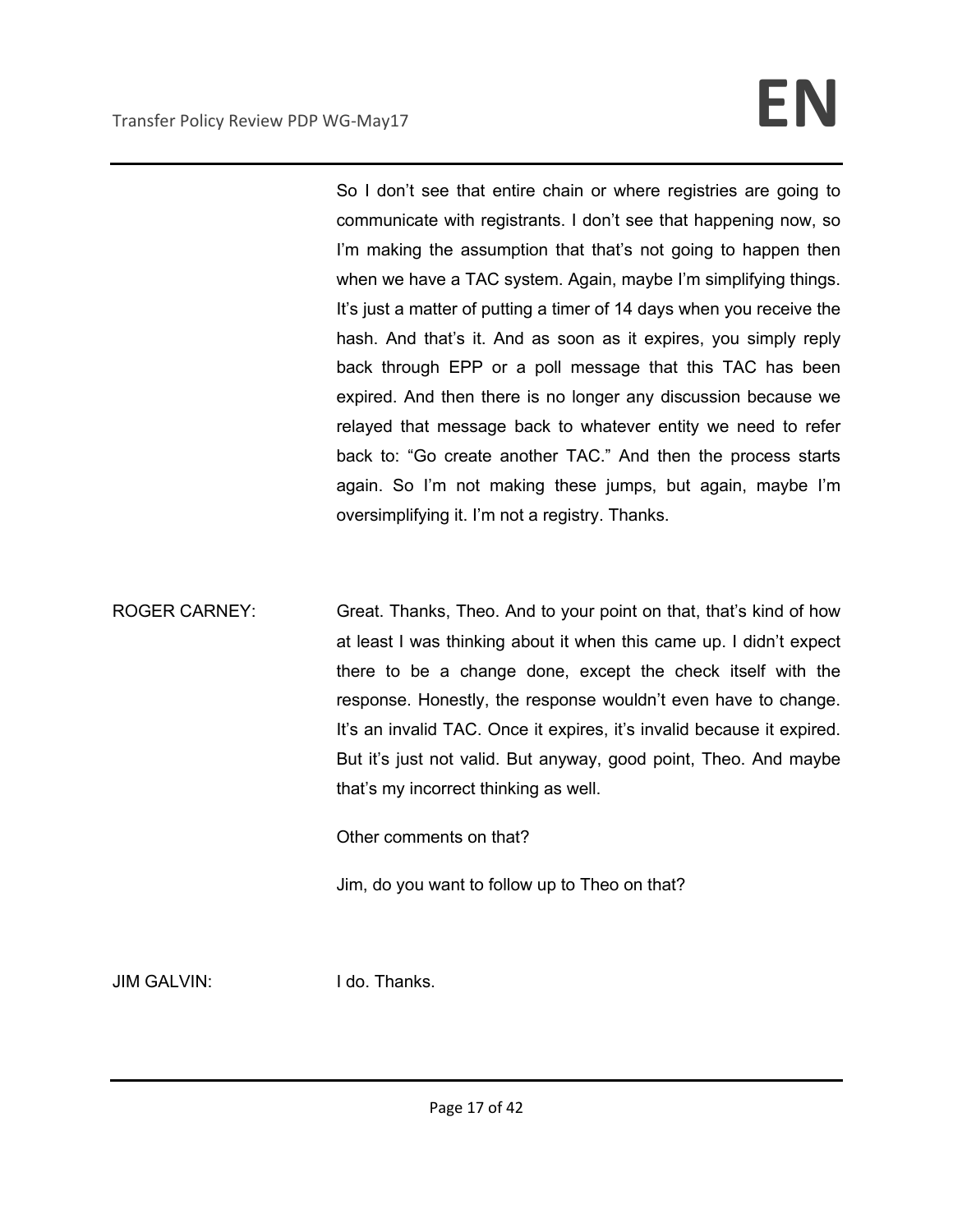### ROGER CARNEY: Okay, great.

JIM GALVIN: I was just waiting to see if there's anything else to come up. So let's pull this thread a little bit and play out what's really going on here. If this was to be a requirement, then what happens is it's not just that it's an invalid TAC because now you're creating an ambiguous situation for the registrant and for the gaining registrar. In fact, you wouldn't want to use the error code "invalid TAC" because that would be misinforming the gaining registrar who's then going to misinform the registrant who's going to go back and say to the incumbent registrar, "What happened here?" And you're creating a situation that has to be examined and investigated to look at, "What does "invalid TAC" really mean? I know I did it right. The right thing happened here."

> Now, we could respond to that by suggesting, well, maybe we should add an error code, which now becomes an IRT kind of issue to deal with. Now I have to create a new kind of error message. I have to suggest that it was an expired TAC. I'd have to be able to report that to the gaining registrar. Well, sure, that sounds simple enough, but what that now really turns into is that that turns out to be at odds with the requirement that a registry … In fact, no one really stores TAC values because now what happens is the registry has to not just set it to null but they now have to keep a database of expired TACs in some way, at least conceptually. There are a variety of ways to implement this. I will grant you that. But conceptually, the registry now has to keep a list of all TACs and their dates of valuation because now what you're saying is, when I get a TAC as a registry, I now have to look at, is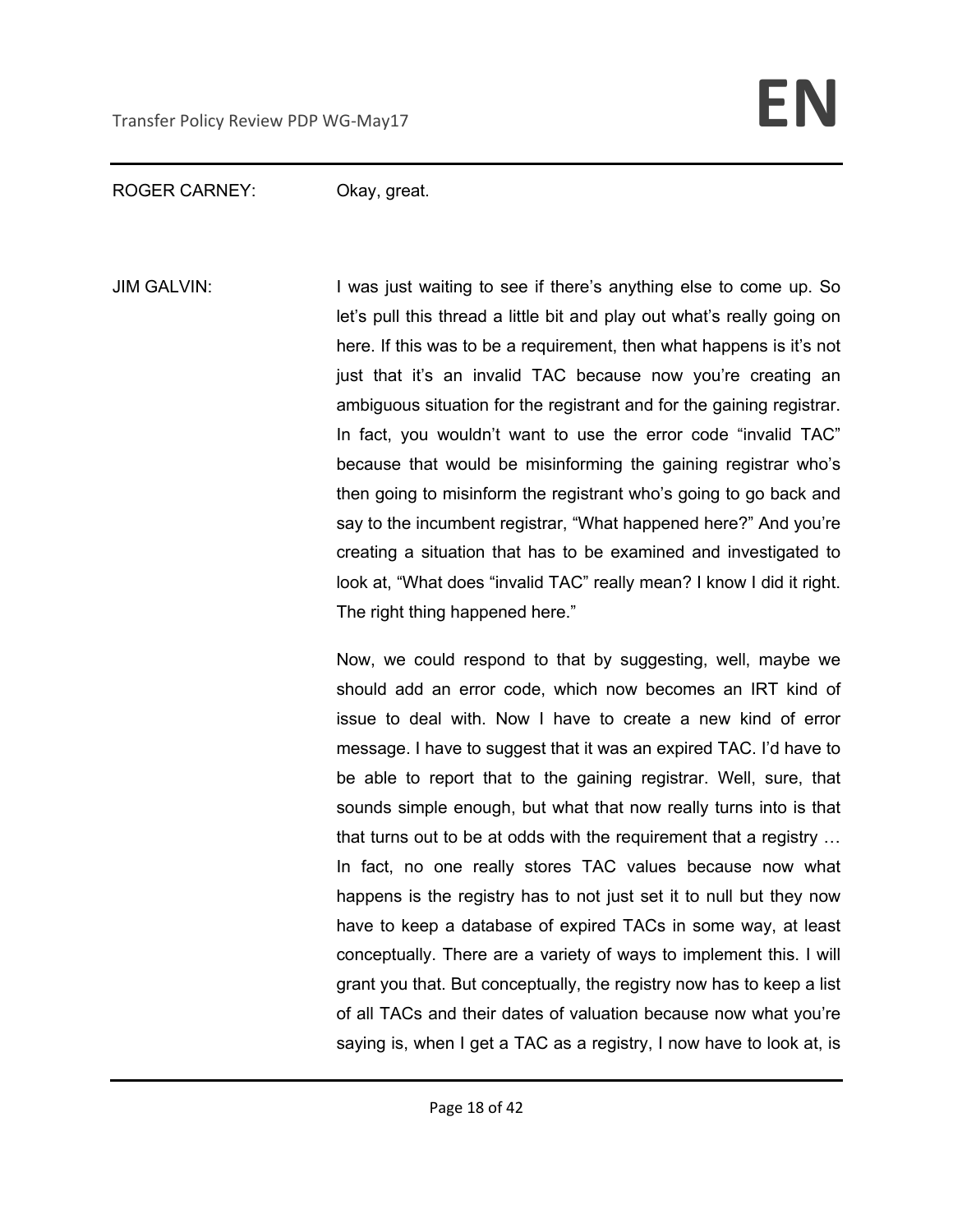it valid today? If it's not valid today, gee, what error message am I going to give? Well, I guess I better look at the most recent X number of them and see if maybe they're just trying to use an expired TAC. So now I have to create new rules around all of that and I have to create new rules around all of those log entries that I have to keep and that data to keep around.

So when I think about the implementation of this, it sounds straightforward until I start to think about, what error message am I going to offer and how to inform properly all parties? And now part of the problem, which we have anyway, is you're putting the registry in a place of proactively taking an action … Well, no. Let me just pause there because that gets into my second issue. So that's my response to what Theo said. Thanks.

ROGER CARNEY: Great. Thanks, Jim. And just before I call on Theo, you mentioned something about knowing the TAC [inaudible]. In my head, when I blocked through this, I didn't even think the registries would be doing that, but obviously that's an option.

> And to your point on the messaging, would it be better if it came back and it was expired? I think so. But again, I think that an invalid TAC, after 14 days, is invalid, and the registrar should know that. But to your point, I think those are issues that have to be discussed and walked through.

So, Theo, please go ahead.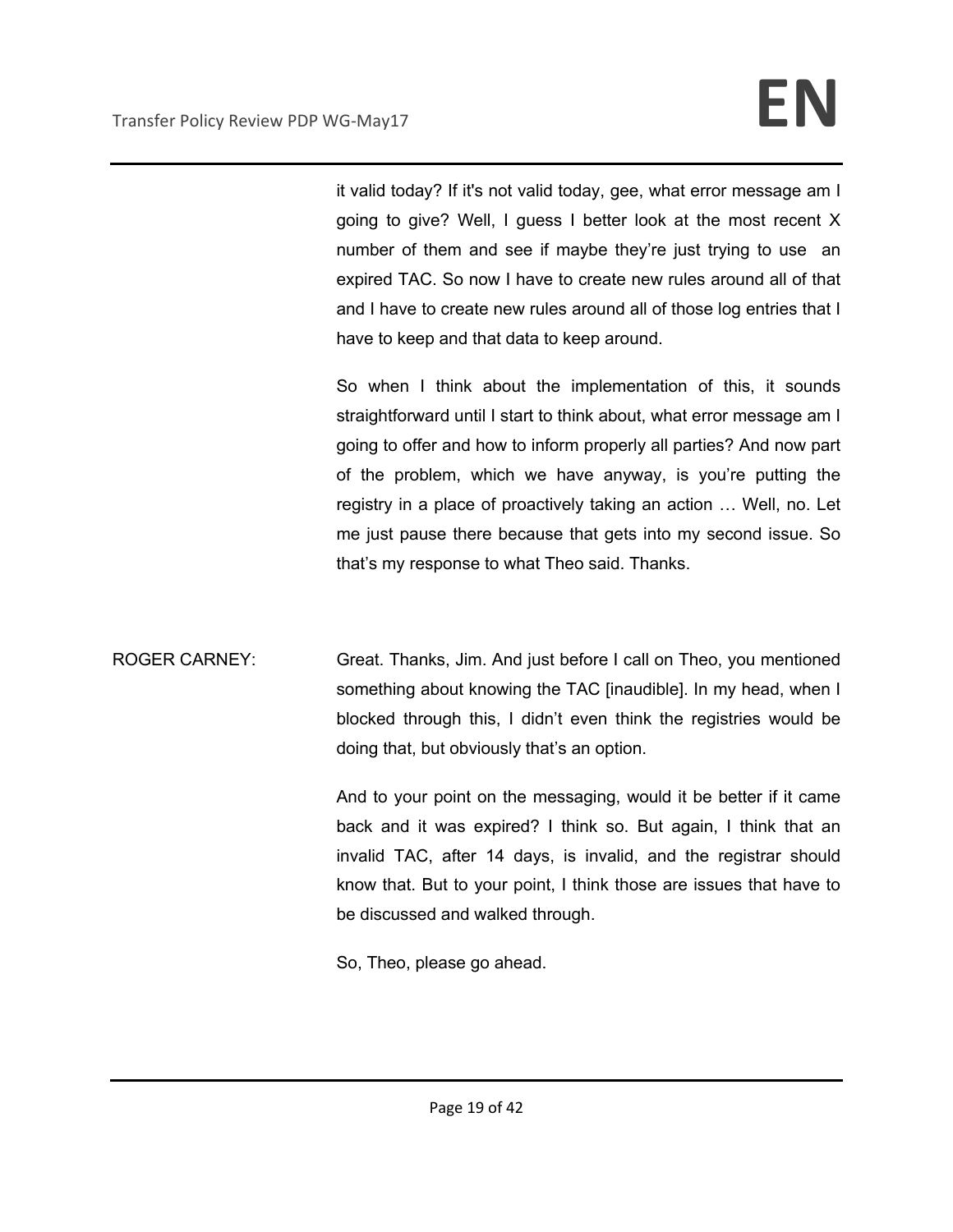THEO GEURTS: So I agree that the implementation is, yeah, somewhat more complex than I originally imagined. That being said, let's forego the scenario that the registry has this obligation, but let's put this obligation, just for the scenario, just for the example here, on the losing registrar. Then, basically, the issue that the registry has, as just explained, is now we are, I think, in my mind—I haven't fully thought this one through—hitting the exact same problems with the losing registrar who created the TAC. And then we have the situation that the gaining registrar … We need to somehow send back to the registry: "Okay, this TAC has expired."

> So it sounds like … Well, basically, I think we need to think this through a little bit more: where we're going to put this responsibility and what those implications are for either the registry or the registrars because, now that I'm talking a little bit more about it and trying to unfold it my head, I've gotten the feeling that, if we put this obligation on the registrar level, we're going to run into several issues just like Jim mentioned. And that's going to be also problematic. So I think the discussion just got a little bit bigger than just who is going to do what. I think we are having several operational issues either on a registry level or on a registrar level, as just explained. Thanks.

ROGER CARNEY: Great. Thanks, Theo. And I would add, when I was thinking about—and, Theo, you kind of walked through the same scenario I did … It's like, okay, what if the registrars were doing this? And to me, it seemed like we also lost the security aspect of the TAC only being set for a transfer window. And again, I didn't get as far as you did, Theo, on the other operational complexes, but to me it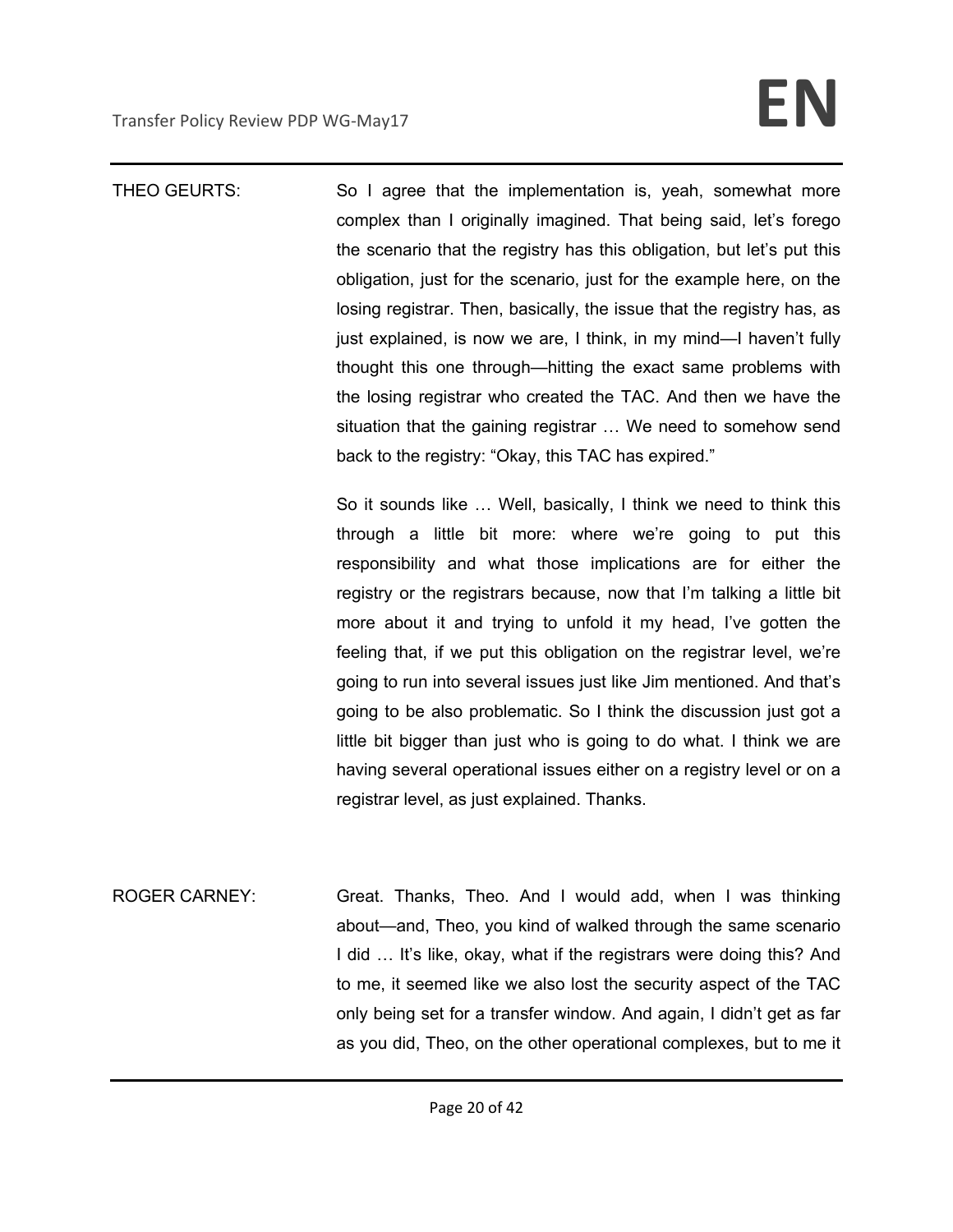seemed like, okay, if it's only supposed to be there—invalid for up to 14 days … And again, obviously policy and auditing may catch it, but to me you lose that because that's after the fact. But those are just my thoughts on it.

Theo, you have your hand up again?

THEO GEURTS: Yeah. Just to make it clear, now looking at it and discussing this a little bit, I am definitely going to go back to our technical people and just out a scenario like, "What happens if we are responsible? What does that entail or on a [code] level and operational level? So it's definitely something that we're just going to get back to at some point because … And I suggest other registrars also check with their technical people and see what happens on their level. So it would be a good discussion. Maybe we can continue the discussion, especially the [GMS, at] another point. And maybe that is also very interesting, and maybe we need to take that one back also to our technical people. Thanks.

ROGER CARNEY: Great. Thanks, Theo. Yeah, I agree. I think it's a good discussion, especially walking down the operational impacts on all sides here.

> So, Jim, I assume you want to follow up? And you also had other points here.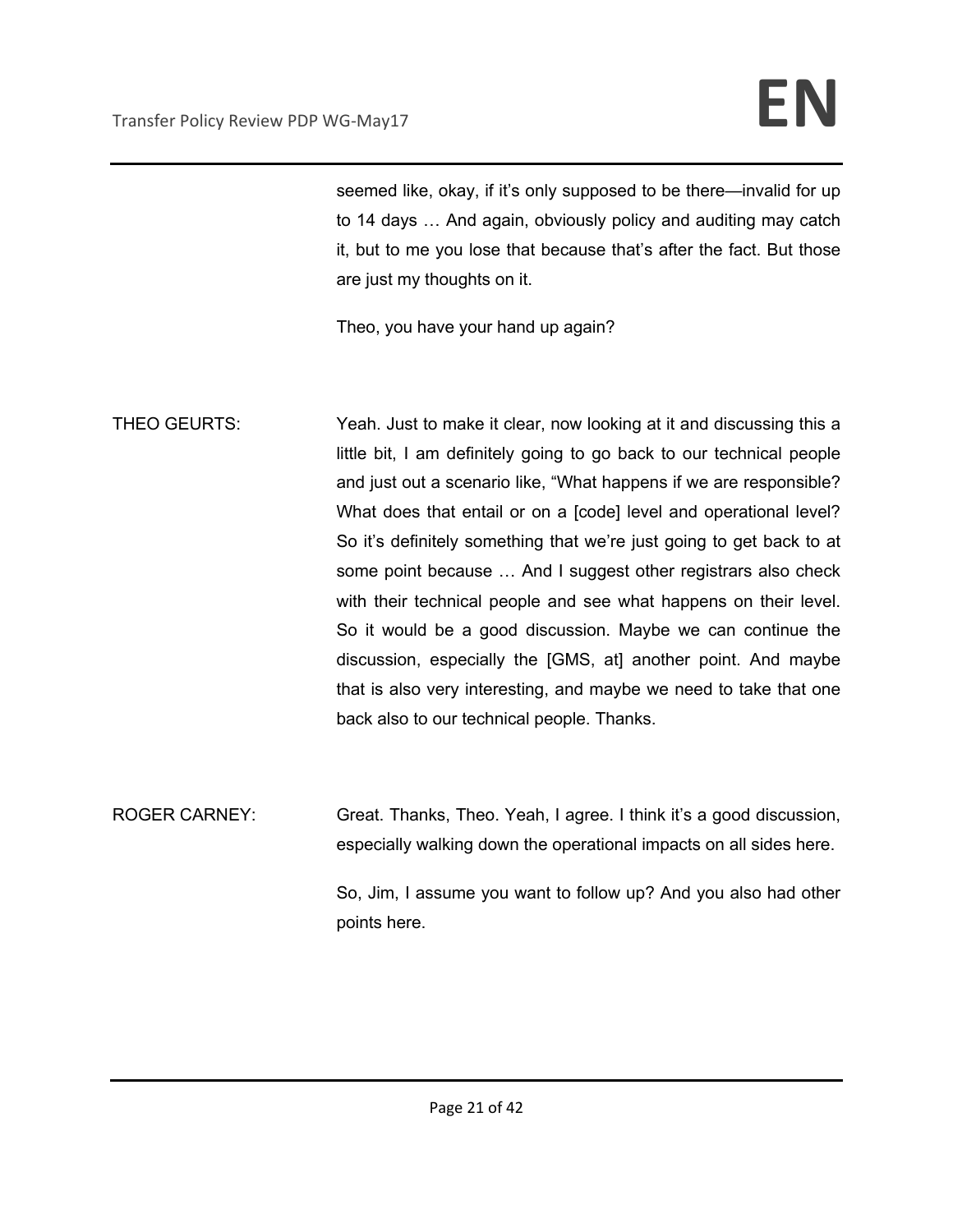# Transfer Policy Review PDP WG-May17 **EN**

JIM GALVIN: Thank you, Roger. I'll follow up by saying thank you to Theo. He walked right into exactly what the issue is in my mind. And he definitely has a grasp of what's going on. And I appreciate that. So I wanted to acknowledge that and also you, Roger, for calling out something I hadn't mentioned, which is that you are changing the security profile by doing this and pushing it onto registries. You're moving the window of vulnerability in that 14 days because now you've got extra stuff going on. It might not be especially risky, but it's just important to notice that. And that changes things.

> However, my response to all of this is to bring up my second issue and jump to—I think this partly then again is a response … The fact is, if you give a registry a role in the management of the TAC, then that adds a compliance responsibility over the registrar to the registry. And that seems kind of awkward at best and frankly not something which we've been able to find support for. For any concern related to the efficacy of a TAC—so for any issues that happen with the TAC—the registry will now have an obligation to be responsive to any questions about what they did or didn't do to the TAC. And that might be necessary to be responsive to a registrant who wants to ask questions. That's certainly worthy of a discussion: whether or not that would be something that would happen. But certainly other authorities that were investigating things. … Maybe ICANN, as part of its audit functions in trying to determine what happened here, is now going to looking at registries to be responsive to that investigation process. Registries will have to keep logs about what they did or didn't do with TACs and the relationship that they had with registrars. And frankly that just kind of feels like a place where we really don't want to go.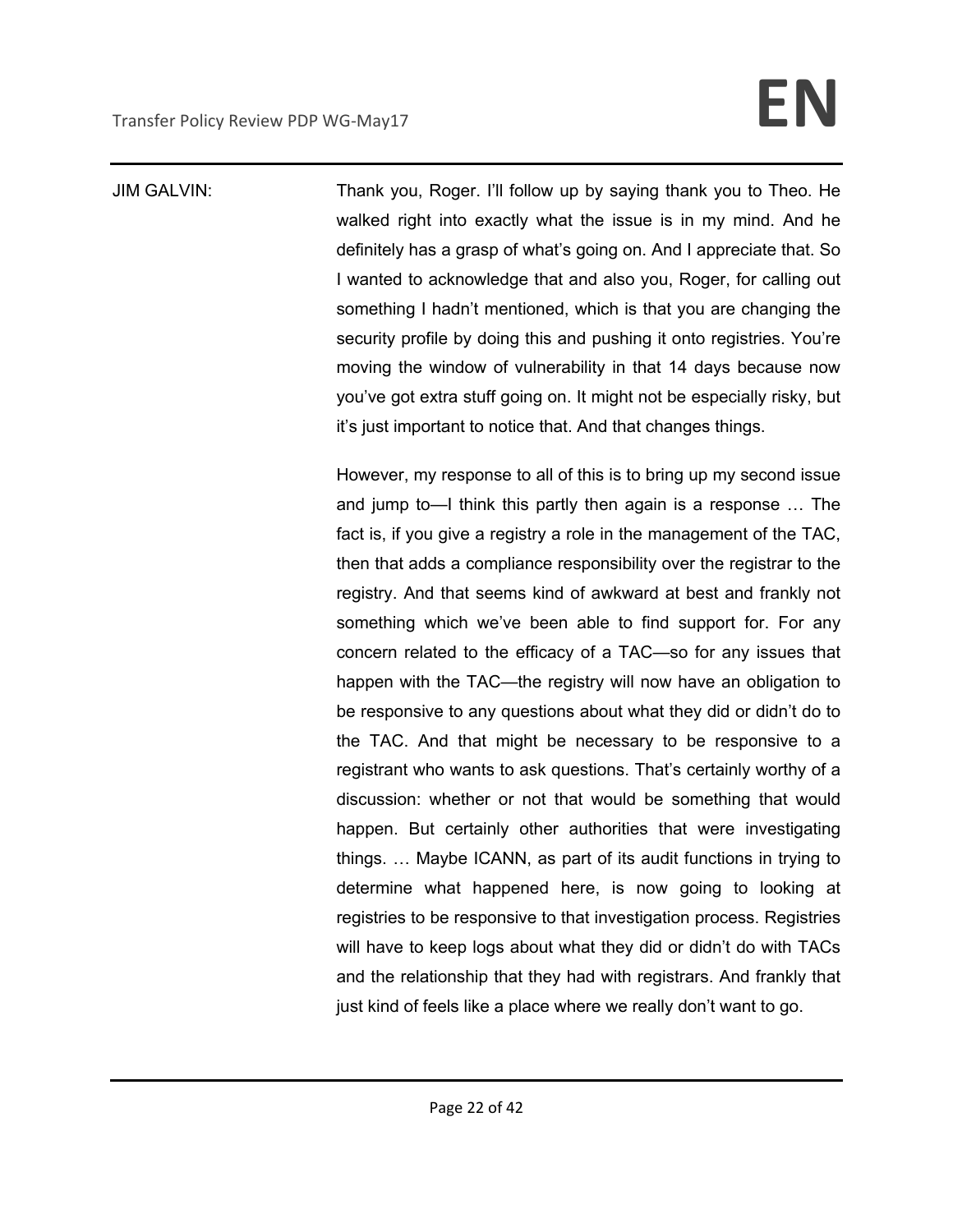## Transfer Policy Review PDP WG-May17 **EN**

Theo is exactly right. What happens when you put the enforcement on the registries is you are transitioning a whole set of responsibilities that would have been on the registrar into a registry, but now you're adding the registry to the whole compliance side of dealing with a TAC and a transfer. And that just doesn't feel like a good transition. Yes, there are responsibilities that are going to have to be dealt with operationally, but in the spirit of a transfer being a registrant engagement activity, it really does feel like it belongs with a registrar, not a registry. And those responsibilities, as Theo was walking into them in the end of his little concrete example there ... Registrars need to figure out how to deal with that and with other authorities when investigations are happening.

And Sarah is right. I'll comment on her thing. Registries do have to keep logs. Obviously, we know when we've got a TAC, and we know when we've nulled a TAC. We'll obviously have those kinds of logs, but if you keep it very simple, as in "We only set a TAC when the registrar gives it to us. We only unset a TAC when a transfer has been successful. And otherwise, it's wholly on the registrar," that makes pretty simple what we're up to. And even though we would have to provide those anyway, those are unlikely to be an integral part of a significant investigation in what may or may not have happened when a registrant appeals or complains in any way about how their transfer did or didn't occur. That's the observation. Thanks.

ROGER CARNEY: Great. Thanks, Jim.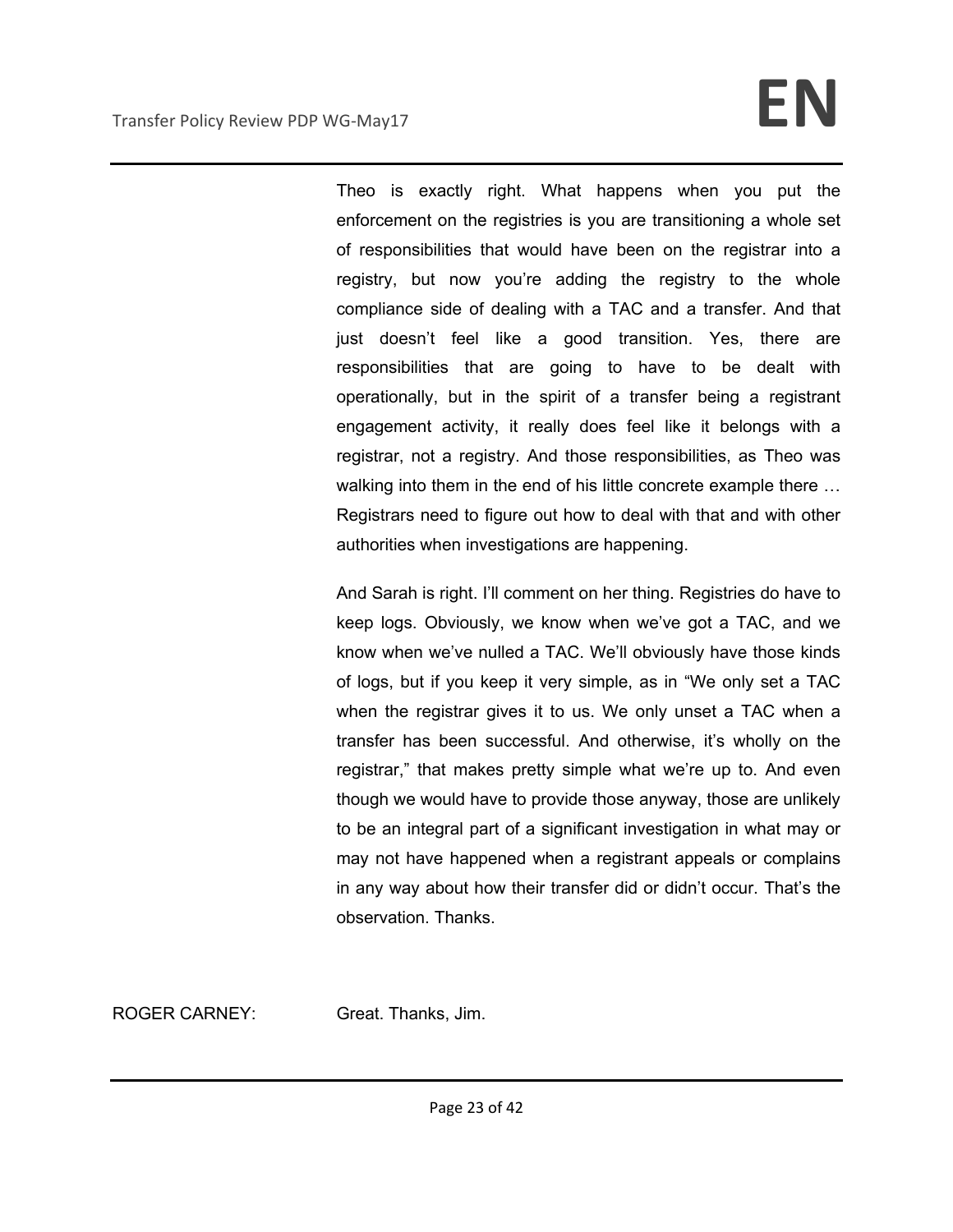Keiron, please go ahead.

KEIRON TOBIN: Thank you. So just in regard to the ... I'm trying to work out ... So, Jim, your recommendation is that the registrar is the [onus] of all this? Because, in my mind as well, if there were complaints that came through to this, or if a registrar wasn't responding, the registry would technically be brought in anyway but wouldn't have an overview and would just take the word of the registrant?

JIM GALVIN: Yes. I mean, you're framing this in an interesting way, but yes. The idea here is the registrar sets the TAC, and they're responsible for either unsetting it or for it to have been used by a gaining registrar. And that's what they would have to do. So the first level of investigation would just be on whether or not the registrar claims that they unset it and it expired. And that ought to be pretty clear. If that's a question, then you're right: a registry would need to be asked to confirm a registrar's actions. But in principle, you ask the registrar what they did, and that's the first order of things that you do. Right?

> That was it from me. I don't know if Keiron is still talking. I'm not hearing him. Or am I the one who dropped off?

ROGER CARNEY: Keiron, did you want to respond to Jim?

Okay, we can't hear you, Keiron, if you're talking.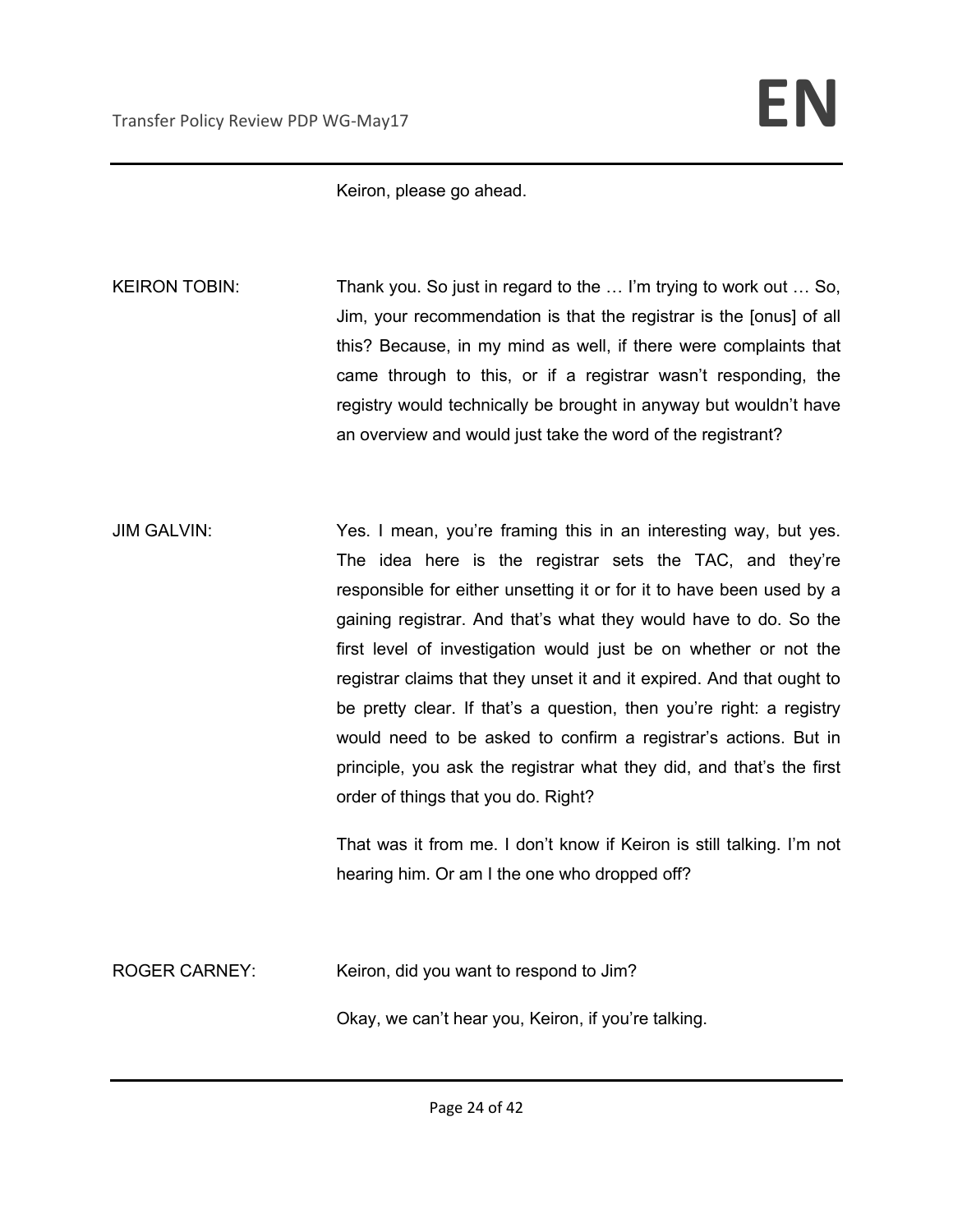Okay. He may have gotten disconnected.

JIM GALVIN: And if I may, Roger.

ROGER CARNEY: Yeah. Please go.

JIM GALVIN: So, responding a bit to Crystal, Crystal, in the chat, makes a valid point. And I do understand that, but that gets to the overarching principle that I'm trying to put forth here that suggesting that registries should enforce it very clear involves the registry in every investigation of a transfer. It pulls them in quite explicitly. And that just feels awkward at best. That's not a role that the registries are looking to be a part of. At best, we just facilitate the movement of the domain name in terms of its contact objects, but we don't otherwise want to roll in confirming or verifying or having some kind of oversight or some kind of risk of finding a registrar not in compliance. And telling them to enforce this just brings us quite directly into that role. And we're just being cautious about that. Those of us who've talked about this are not feeling good about that role but really feeling that transfers belong to registrars and ["]you folks really do need to figure out how to deal with that yourselves and not have us be a direct part of it in that way["]. So thanks.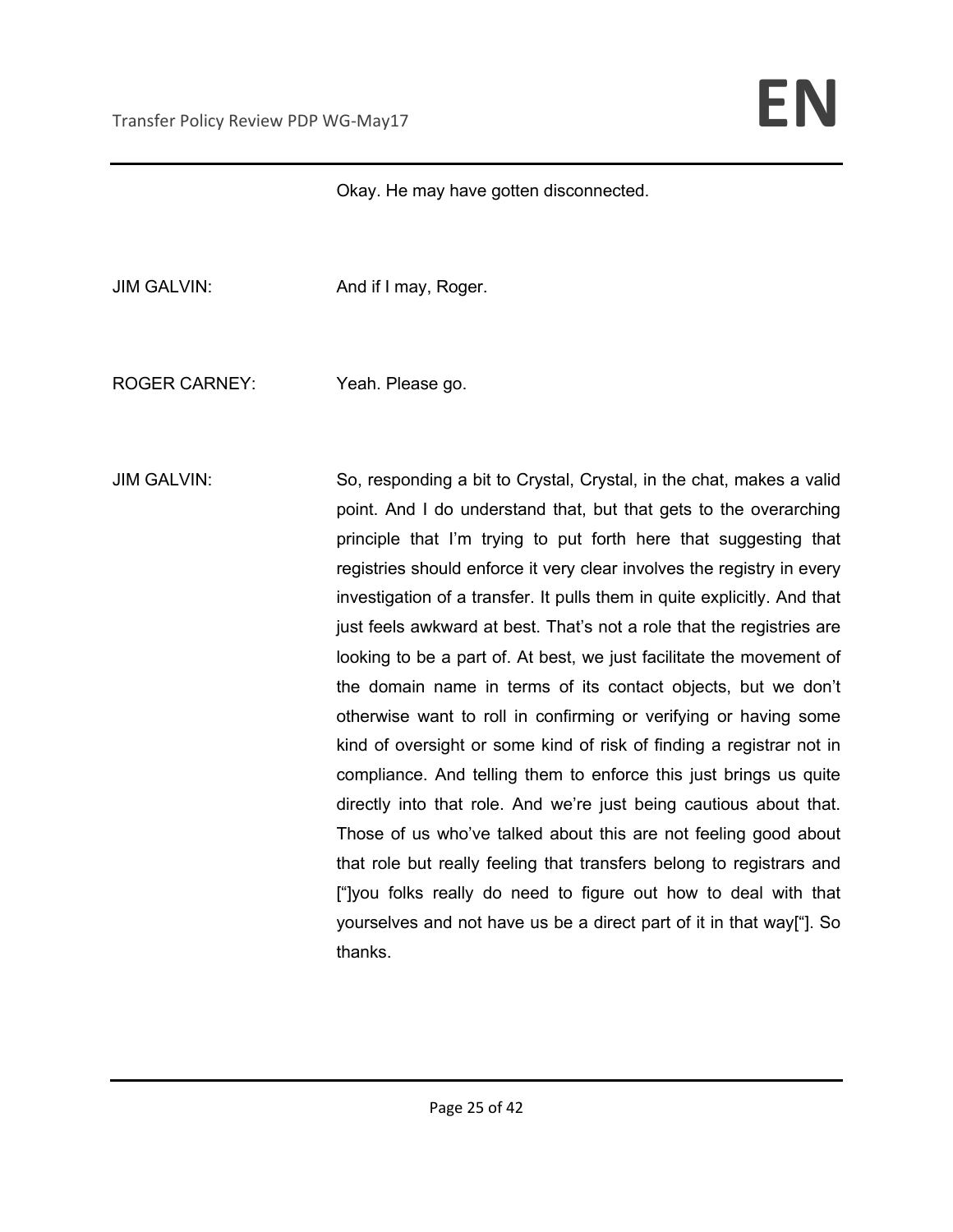### ROGER CARNEY: Great. Thanks, Jim.

Any other comments on this? Again, I think the discussion is not around the first part of this sentence. It's about the enforcement of where it gets enforcement and what does that do operationally? And, security-wise, does it change anything that we've been trying to do? That's where the discussion is being focused. And I appreciate Jim bringing forward the concerns of the stakeholder group. So that's great.

Keiron, please go ahead.

KEIRON TOBIN: Thank you. Just back to the point—Jim, you might be able to answer this for me—when a registry receives a complaint from the registrar, and a domain needs to be moved from one registrar to another registrar because of a compliance issue where the registry is kind of authoritative over that, you don't use any form of TAC at the moment? Or you do? How do you transfer that from one to the other?

JIM GALVIN: So that scenario is different and not in the scope of this process here, right? If we're being directed by ICANN as a result of some kind of compliance action, that's all handled separately and manually and quite directly. That's not in scope for this policy and steps here, if I understand your question.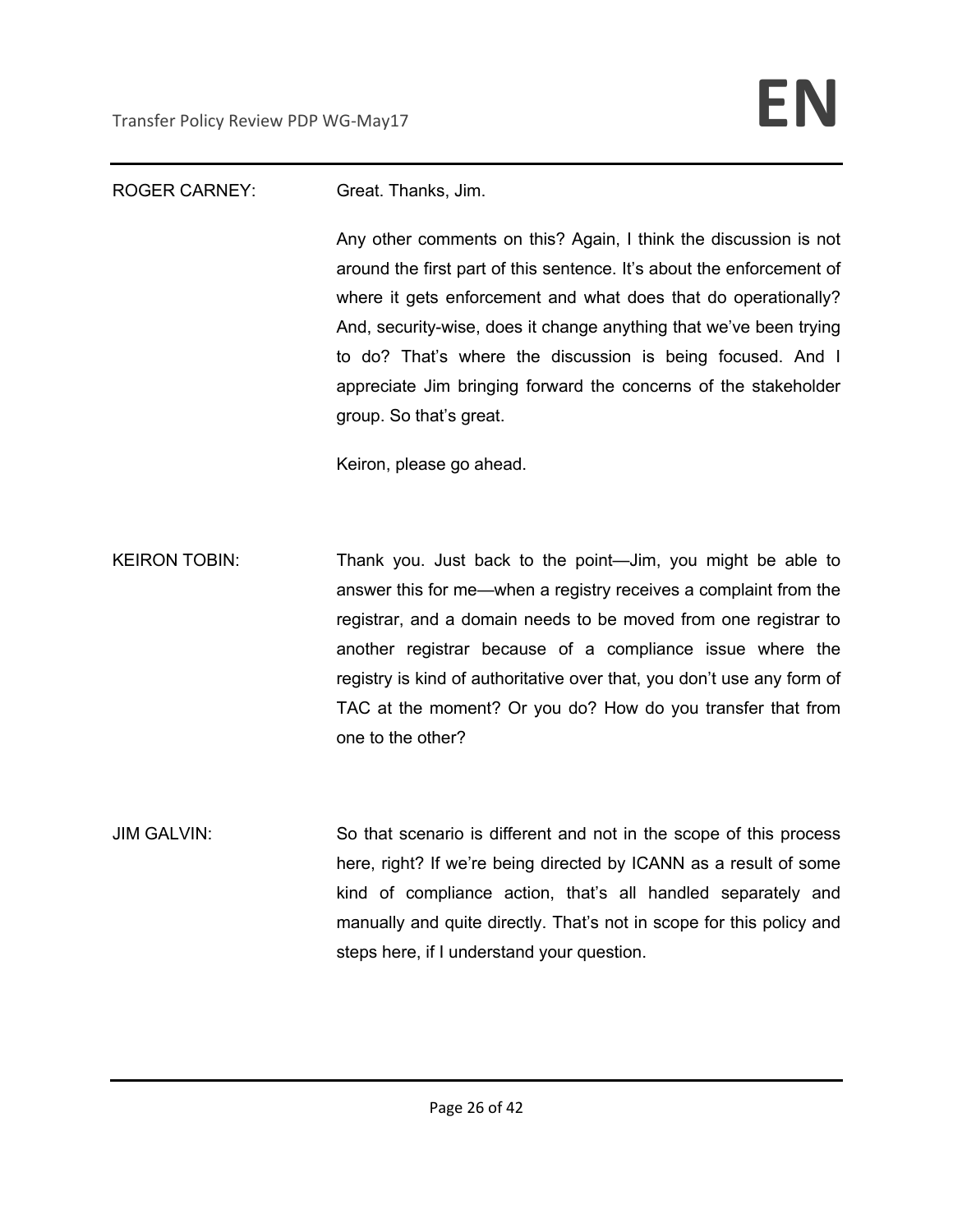| <b>KEIRON TOBIN:</b> | Yeah, I think I'm just trying to get a bit of clarity around that. So<br>there's nothing in there that would overstep that 13.1?                                                                                                                                                                                                                                                                                                                                                                                                                                                                                                                                                                                                                                                                                                                                                                                                                                                                                                                                                                                                                                                                   |
|----------------------|----------------------------------------------------------------------------------------------------------------------------------------------------------------------------------------------------------------------------------------------------------------------------------------------------------------------------------------------------------------------------------------------------------------------------------------------------------------------------------------------------------------------------------------------------------------------------------------------------------------------------------------------------------------------------------------------------------------------------------------------------------------------------------------------------------------------------------------------------------------------------------------------------------------------------------------------------------------------------------------------------------------------------------------------------------------------------------------------------------------------------------------------------------------------------------------------------|
| <b>JIM GALVIN:</b>   | Not in my personal opinion. It would be interesting to ask if other<br>registries have that view, but not that I believe and am aware of.<br>Thanks.                                                                                                                                                                                                                                                                                                                                                                                                                                                                                                                                                                                                                                                                                                                                                                                                                                                                                                                                                                                                                                               |
| <b>KEIRON TOBIN:</b> | Thank you.                                                                                                                                                                                                                                                                                                                                                                                                                                                                                                                                                                                                                                                                                                                                                                                                                                                                                                                                                                                                                                                                                                                                                                                         |
| <b>ROGER CARNEY:</b> | Okay. Any other comments on this? So it sounds like, again, the<br>classic enforcement here. And I think that, if we look back at a<br>couple items that were stated early on, like when a TAC should<br>only be set during the transfer window—so when a transfer is<br>requested and it's complete  And then this was an add-on to<br>that of making sure that that wasn't forever-lasting. And again, can<br>this be enforced at different spots? I think we've talked about that<br>it can be, but does it degrade security when it's a policy<br>enforcement after the fact versus an enforcement during? I think<br>that's what it is. So if registrars were responsible for doing this,<br>you wouldn't be able to confirm it until after the fact. So if a<br>registrar did not clear it, theoretically, the worst case is, if there is<br>no enforced TTL at a registry, the registrar could create the TAC<br>at Domain Create, and it could live there forever. And they can<br>use it any time they want as long as it was validly created<br>syntactically. And that was one of the things we were trying to get<br>away from. And if the registrars are forced to do that by policy, |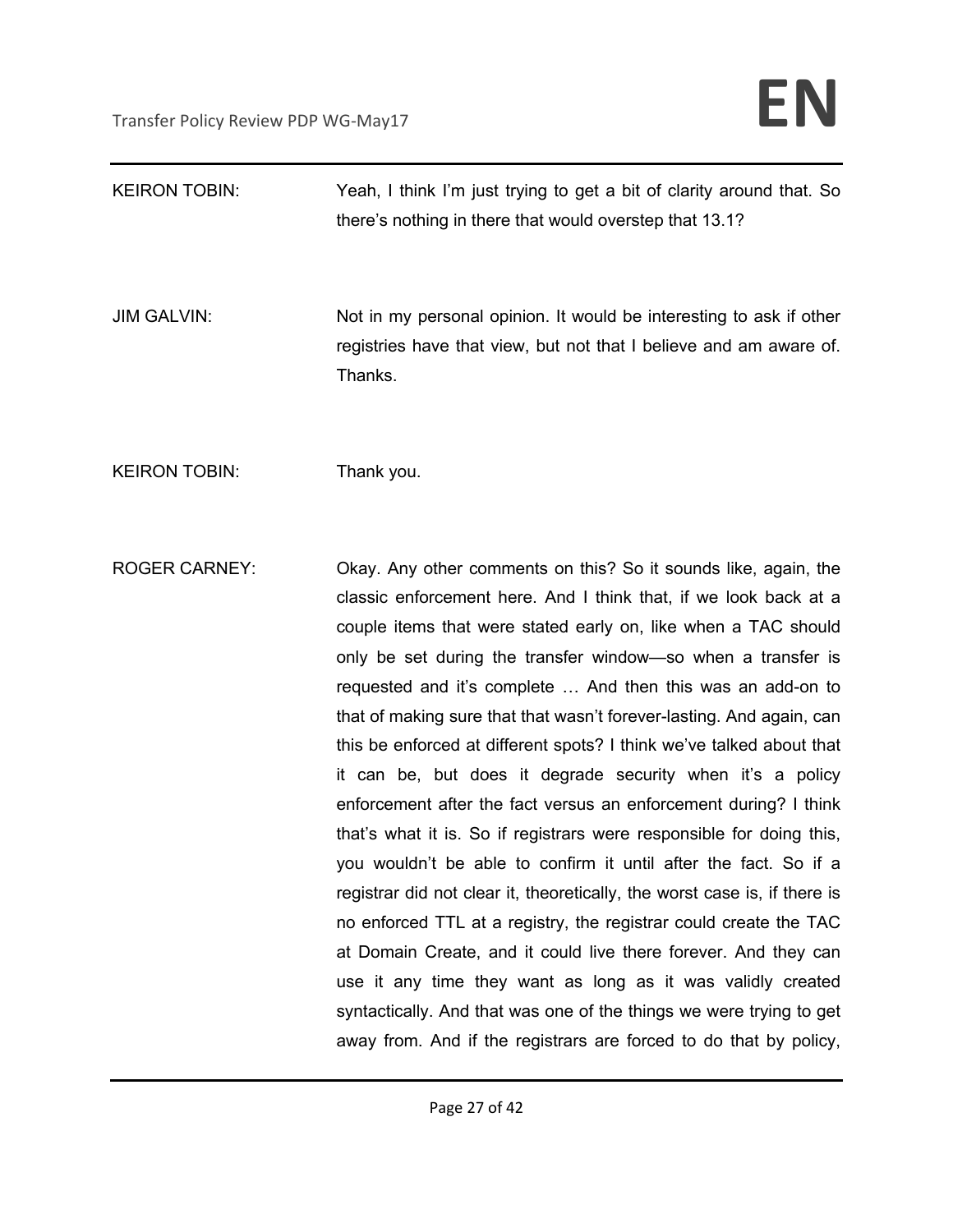then it would have to be on a complaint basis [as] the only way to enforce that, if that makes sense. Hopefully I'm making sense. Three months later, they could use the TAC. And no one would know if it was good or bad, but the registry would allow it to go through because it matched. But again, to me, I think we're losing that security aspect of it being checked at the time versus leaving it to the registrar. And then the only way it would ever get validated is if a complaint came in to stop it. So just my thoughts, anyway.

Berry, please go ahead.

BERRY COBB: Thank you, Roger. Yes, I think, from a staff perspective, after the comma and who would do the enforcing is directly affecting the previous recommendation about when the TAC would be generated and those kinds of aspects or generated upon request instead today's world lingering around forever. And it sounds like there is more due diligence to unpack this aspect. And it sounds like there's some baggage associated with it that we need to account for.

> But I'm also wondering, given the time schedule that we have, if … We still have a few meetings to try to bring this in for a landing, but I'm a little cautious that we may not be able to unpack it all by the time we go to public comment, which kind of makes it seem like this would be a perfect candidate for very specific input from the community on both sides to think about this. And perhaps we can get better intel about the impact of what it might mean for registries versus the registrar of record, keeping in mind that this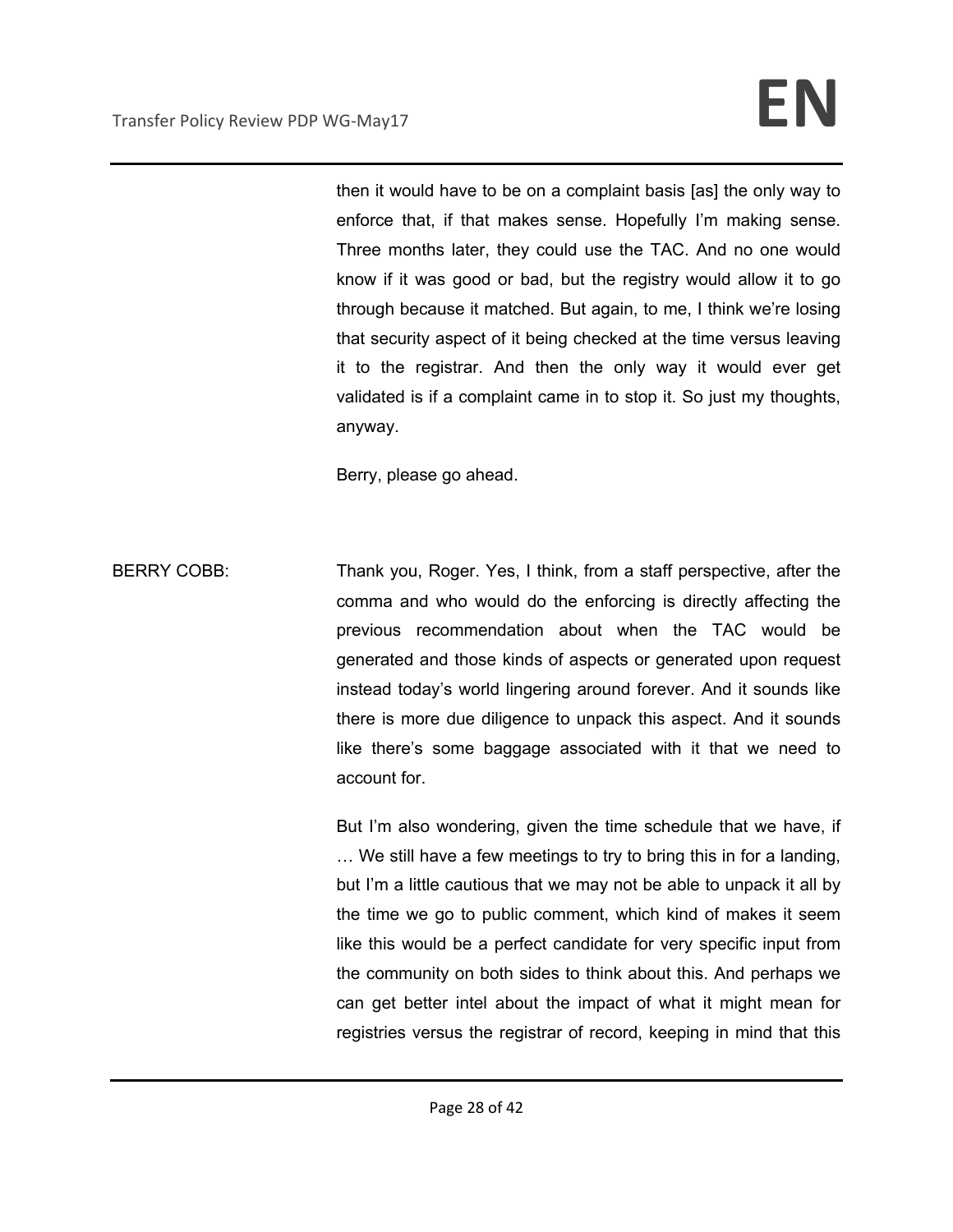was thought of as a likely or important security feature when thinking about this new approach. Thanks.

ROGER CARNEY: Great. Thanks, Berry. Yeah, I agree. We do have a few weeks that we can talk this through with. Will we resolve it in a few weeks? I don't know. Everybody should be looking at it. And as Theo mentioned, going back to the engineering teams and looking at how could they enforce this and make it work … So I think that's important, again. So thanks, Berry.

Jim, please go ahead.

JIM GALVIN: Thanks, Roger. I want to just recall for us that we are creating a new model here overall for transfers. There's an important principle that we started with, and that is that, when a TAC exists, then a domain is eligible for transfer. And that means that there is a window of vulnerability associated with the existence of that TAC. To the extent that, today, so far, as much as we've talked about, a transfer has a manual intervention that comes in the process overall, the registrant has to take that TAC, and they manually have to get that to the gaining registrar. And all of that has to happen.

> Now, we have casually, in this group here, had some discussions about, "Gee, is there a way in which we can automate transfers or make them more immediate? Can we facilitate that process and make that a little easier?" To me, those are all interesting discussions to be had. They're not in scope for here. But I observe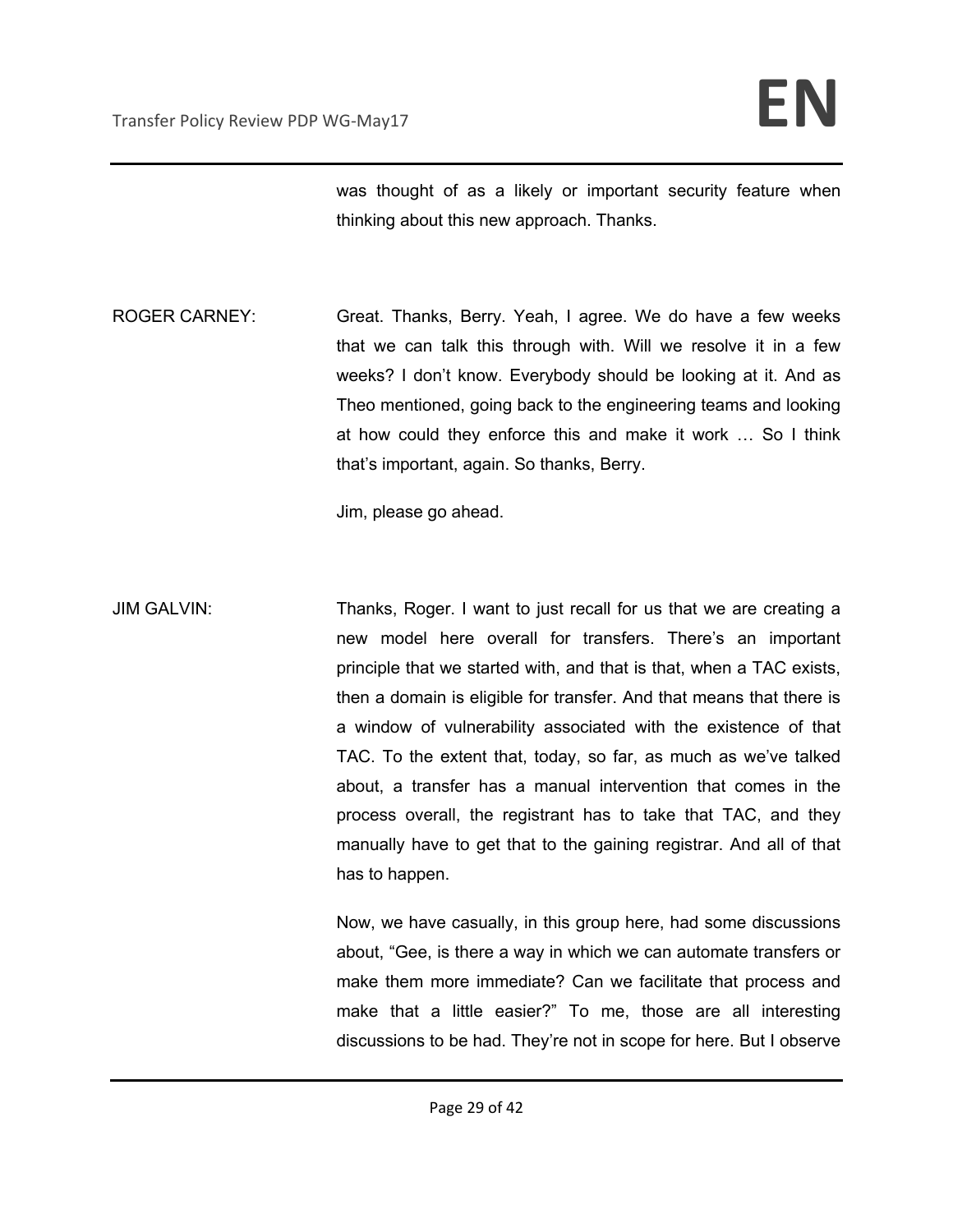# Transfer Policy Review PDP WG-May17 **EN**

that they are also in part if you can come to some agreement about how that might work and what that might look like, including an appropriate callback procedure, which has also been casually suggested here but out of scope for now […] Those are all responsive to those sets of issues. This notion of enforcement is an interesting one. If you're looking for enforcement externally—so enforcement from the point of view of ICANN as the compliance authority—or you're looking for enforcement internally, are all registrars, just like all registries, always going to be well-behaved and do the right thing? There'll always be folks who don't, and they work around the edges in whatever way they do that.

But I really do want to just be cautious about … As Berry said, there's a lot to unpack here and a lot to understand. And maybe it is a point for more explicit communitywide support. But I want to be cautious about trying to tie registries and registrars together in this process. That's really the issue which is in front of registries at the moment: trying to maintain clear boundaries between who's responsible for what and in what way, rather than tightly coupling our fates in that respect.

So I don't have an answer or a suggestion here. I guess I'm acknowledging there's a question. And I guess we'll just continue the discussion and see what comes of future meetings about all this and where we go. So I hope that was helpful. Thanks.

ROGER CARNEY: Great. Thanks, Jim. Definitely helpful. And again, I want people to focus on the fact that the 14 calendar days … The fact that that exists I don't think is the issue. Everybody agrees on that part. It's,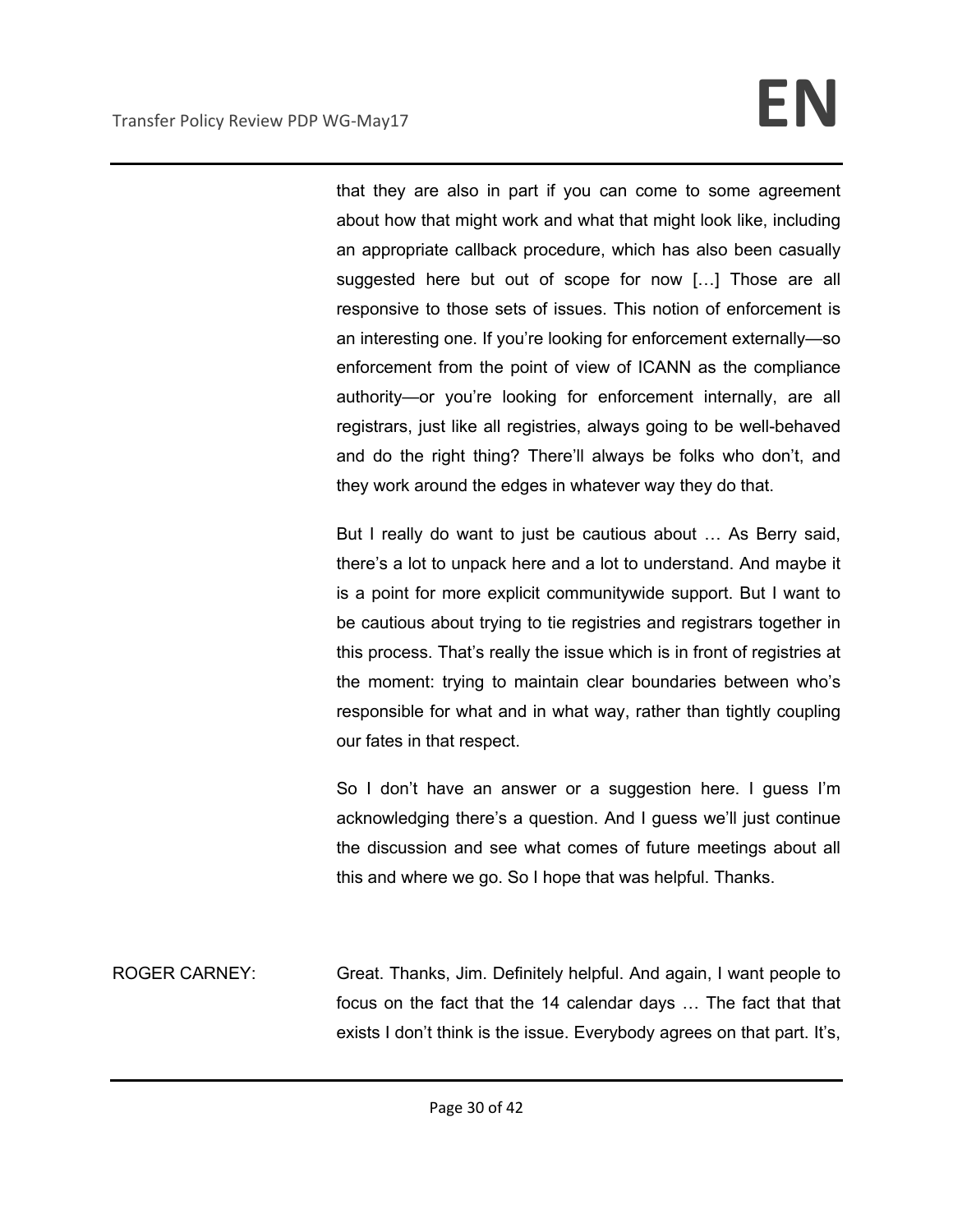where's the best place to make this happen? So I think that's where the continued discussion should be focused. And again, I think that we got to look at it in totality with all of our recommendations. And does it fit? So we won't solve it here on this call. We probably won't solve it before public comment. But it's good to know that this discussion is ongoing. And I think it's important that everyone take a look at how this impacts what they're doing—and especially not just this, but if this is removed, what impact does that show, too? So I think everybody needs to look at both sides of that.

Okay. Let's go ahead and move on from 13.1. And again, we'll continue the discussion and we'll continue [to open]. And as Berry said, will we solve it by then? We'll see. I doubt that we'll solve it by then, but we can document our discussions so everybody sees the thought process.

What was our next item, Berry. 13.2? Okay: "The registrar record may set the TAC to null at any time in response to a request from the RNH after a period of less than 14 days by agreement with the registrar of record and the RNH." I think the question here is, is there a reason for two bullets—I think.

Berry, please go ahead.

BERRY COBB: Thank you, Roger. I don't remember the exact question here. Hopefully, Caitlin can pull that up for us. But I did want to note, maybe just as an FYI to Jim as well, that, on last week's call, which I believe you couldn't make, the recording might be worth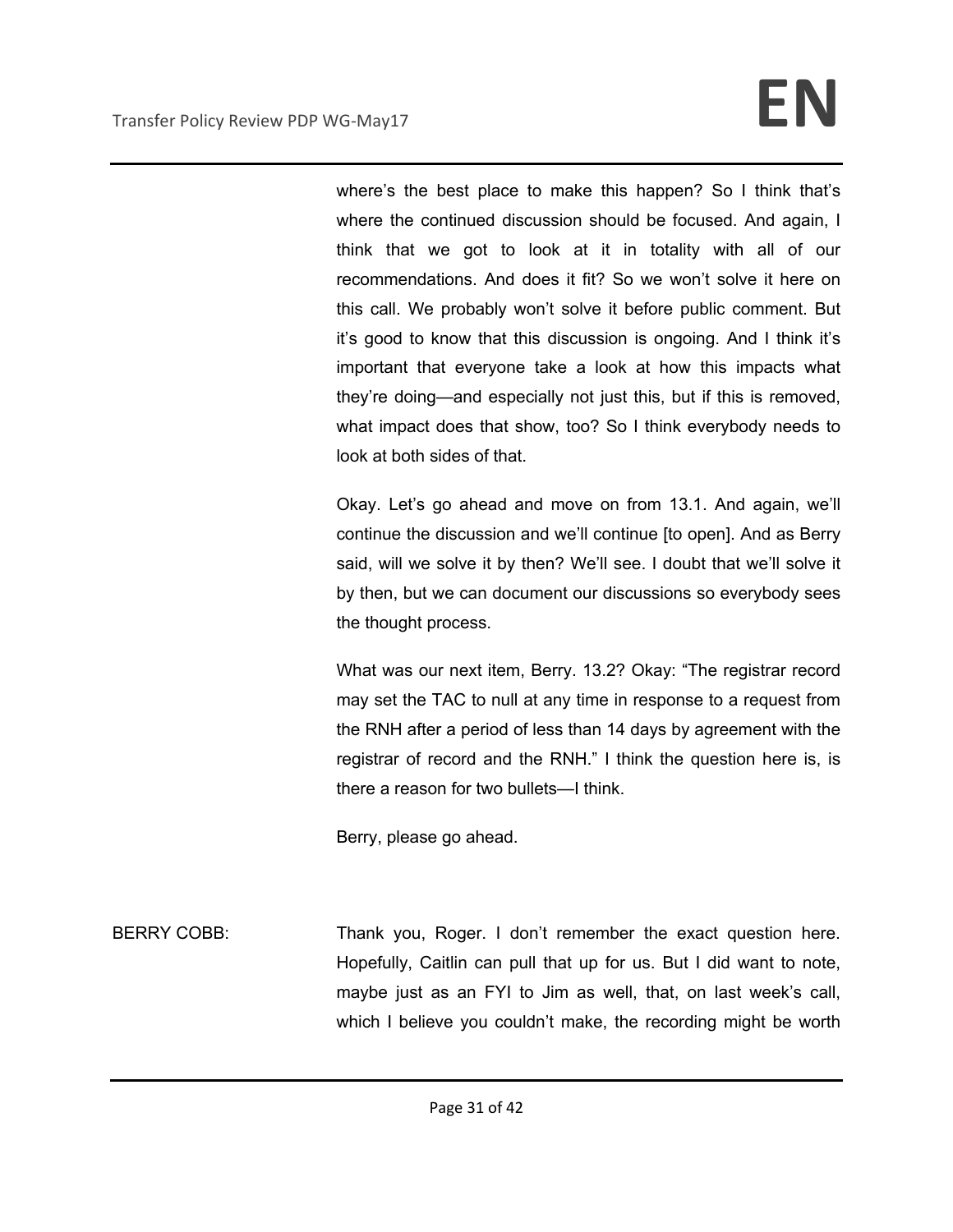your time because we did review through the swim lane. And this particular item was one that I was little challenged about how to represent there. But I'm pointing to you, Jim, to take a listen to that because I think it kind of gets into some of the conversations that we just had about 13.1. So I'll stop here. Thanks.

ROGER CARNEY: Great. Thanks, Berry. Yeah, and maybe Caitlin doesn't have to do it now or she can't find it, but I think the issue was these are basically saying the same thing—Bullet 1 and 2. And I think there was a discussion around, does there need to be anything called out here? Can we just have … I think the second bullet is probably more precise than the first. But I think that's what was being discussed.

Jim, please go ahead.

JIM GALVIN: Thanks, Roger. I have a question this time. You've said "bullet" and then you say "1 and 2." And since we've got a 13.1 and a 13.2 with two sub-bullets, I just want to be really clear what we're talking about here just so I'm tracking. When you were saying 1 and 2, we're only focused on 13.2, so you're just saying that, with the two sub-bullets, we probably don't need them both and that they say the same thing. And, as far as that's concerned, I actually agree with you from an English point of view. But I just want to make sure I'm clear and tracking what you're talking about. Thanks.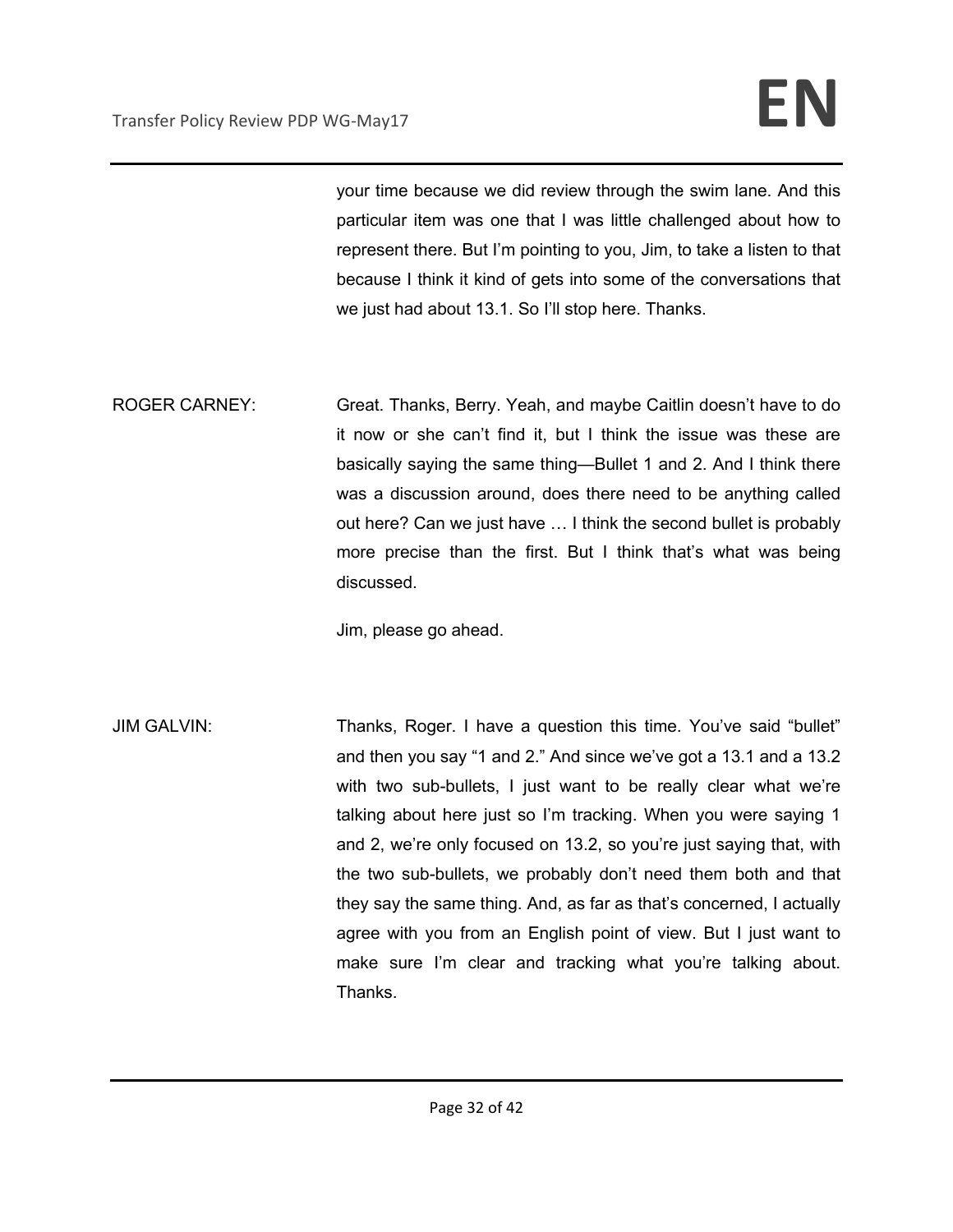| <b>ROGER CARNEY:</b> | Great. Thanks, Jim. I enjoy you making me clear or trying to make<br>myself a little more clear. I appreciate that. I think someone said it<br>in the chat here earlier: The Jim and Roger Podcast here. I<br>appreciate Jim making sure I'm staying on track. And [he does].<br>Yes, we're talking about 13.2, and do the two bullets really need to<br>exit? Or they can be collapsed into one?<br>Keiron, please go ahead.                                                                                                                            |
|----------------------|----------------------------------------------------------------------------------------------------------------------------------------------------------------------------------------------------------------------------------------------------------------------------------------------------------------------------------------------------------------------------------------------------------------------------------------------------------------------------------------------------------------------------------------------------------|
| <b>KEIRON TOBIN:</b> | Thank you. I would even probably go even further than that,<br>Roger. I think just leaving it as "The registrar of record may set the<br>TAC to null," is sufficient enough.                                                                                                                                                                                                                                                                                                                                                                             |
| <b>ROGER CARNEY:</b> | Okay. Thanks, Keiron.<br>Thoughts on that, anyone?<br>Sarah, please go ahead.                                                                                                                                                                                                                                                                                                                                                                                                                                                                            |
| <b>SARAH WYLD:</b>   | Thank you. I kind of agree with Keiron in that, yeah, a registrar<br>should be able to set the TAC to null because the registrar should<br>be responsible and responsive to their customer and allow enough<br>time with the TAC in order to complete a transfer. I think the<br>reason why there was a limit on it is the concern that some<br>registrar might set the TAC to null very, very quickly and make it<br>effectively impossible to transfer the domain. And so that's why<br>the domain owner needed to be part of the decision to null the |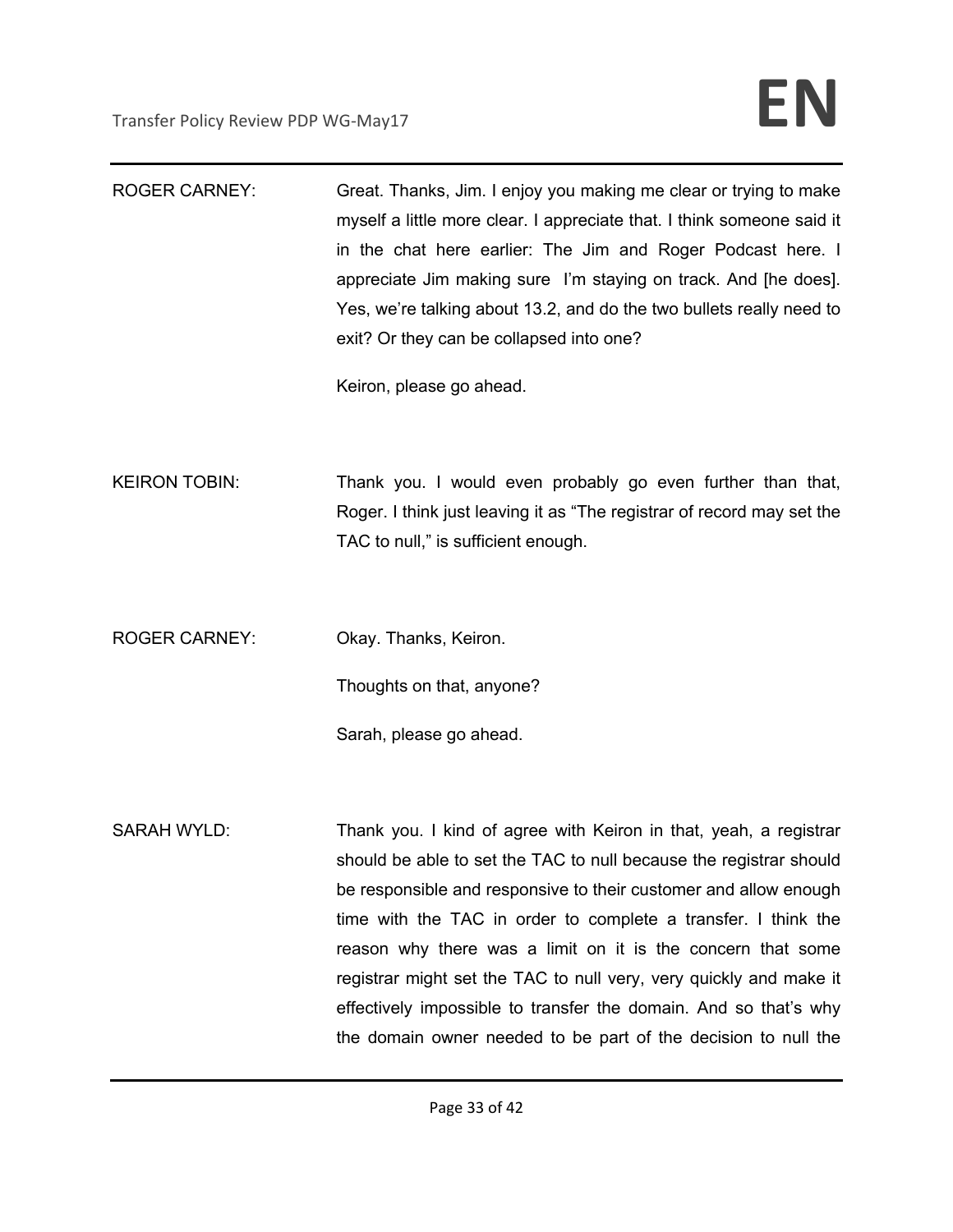TAC sooner than 14 days. So although it shouldn't be necessary, it might be a useful guardrail to maintain.

Now, all that said, I do kind of think that the first bullet of "in response to request" might actually already be included in the second one because the request is part of the agreement between the registrar and the registered name holder. So if we're looking to shorten it up, we might be able to remove the first of those two bullets. Thank you.

ROGER CARNEY: Great. Thanks, Sarah.

Holida, please go ahead.

- HOLIDA YANIK: I will second Sarah's comments. And if we leave only "The registrar of record may set the TAC to null" without any description, this might appear to be giving an option to the registrar to deny a transfer without any requirements or limitations. Thank you.
- ROGER CARNEY: Great. Thanks, Holida. And Caitlin did remind me that one of the other discussions on this thing was about the reasons for denial. So there was questions around, does it fit? Caitlin said Rick may have mentioned there may be other reasons to set this to null, and should there be a footnote saying there could be other reasons to set it to null, again, based on the later recommendations about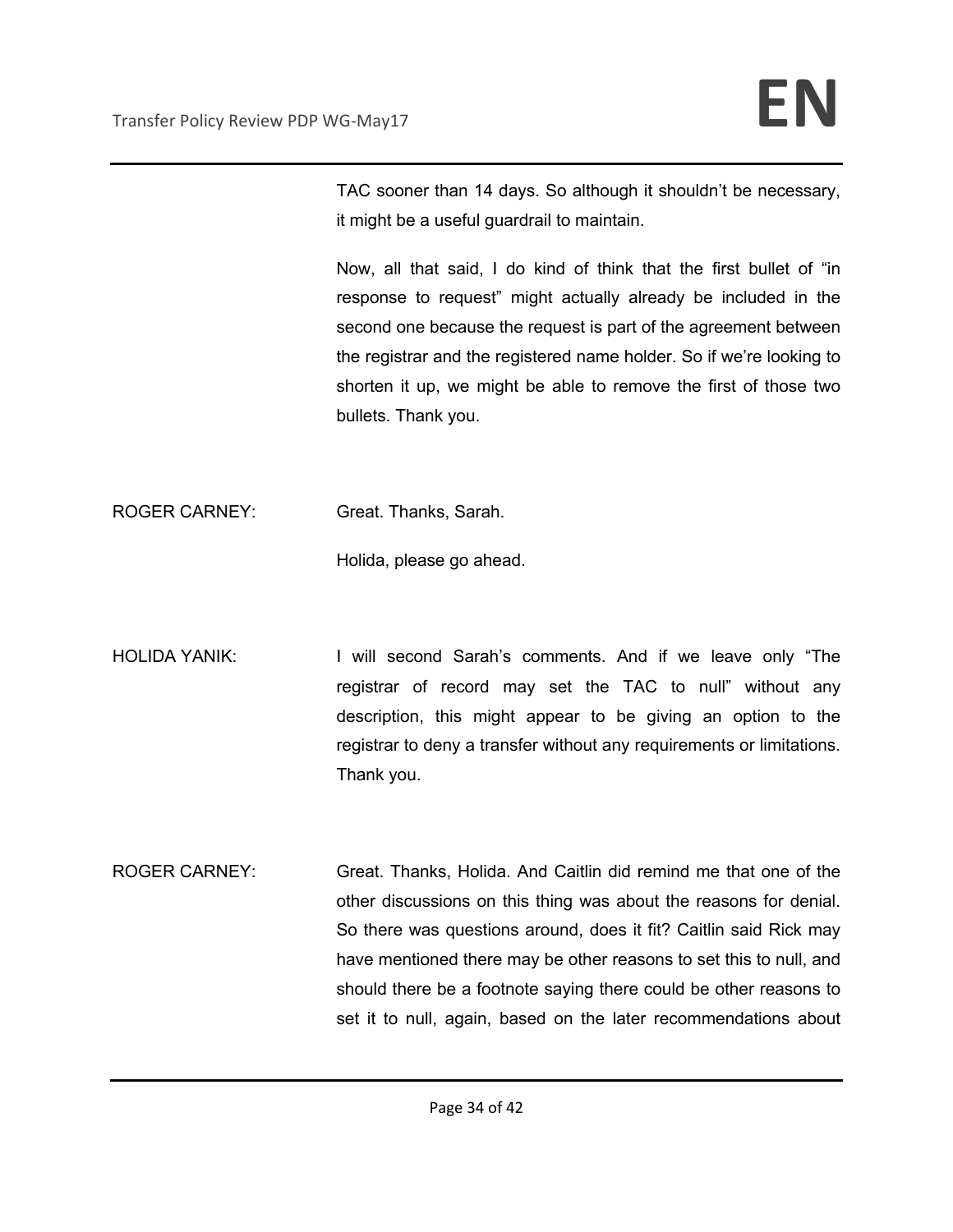denying a transfer? So I think that's one of the other issues that we came up with, and does that work or not work?

Okay. So I think what we're hearing is that 13.2 could probably be collapsed into no bullets and maybe just one line item: "may set the TAC to null before a period of 14 days."

But I think the other issue is, does that conflict with anything about the denials or anything? Because there may be other reasons why, not just "in agreement between the registrar and registrant."

So I think we're covered because I think the denial reasons are pretty specific. And my guess is that the denial reasons are going to be enacted prior to a TAC being provisioned anyway. So I don't think the TAC will ever be set based on [inaudible]. But obviously, there's reasons[:] an example of fraud. Maybe the TAC was pushed out, and then the registrar found that there was a reason of fraud and they needed to do it. But I think our denial reasons allow for that.

Okay. Any other questions or comments on this? I think we can simplify it by just removing the one bullet and making the one statement there.

Okay. Recommendation 19, next on the agenda. This was the denial reasons (19) and denial for … The big question here is the first bullet, I think, or one of the first bullets of 19: the denial for fraud or—it's making me think—registrar agreement. Yes, the registration agreement.

Okay. And I don't know … This e-mail … Was that Mike's e-mail that started this?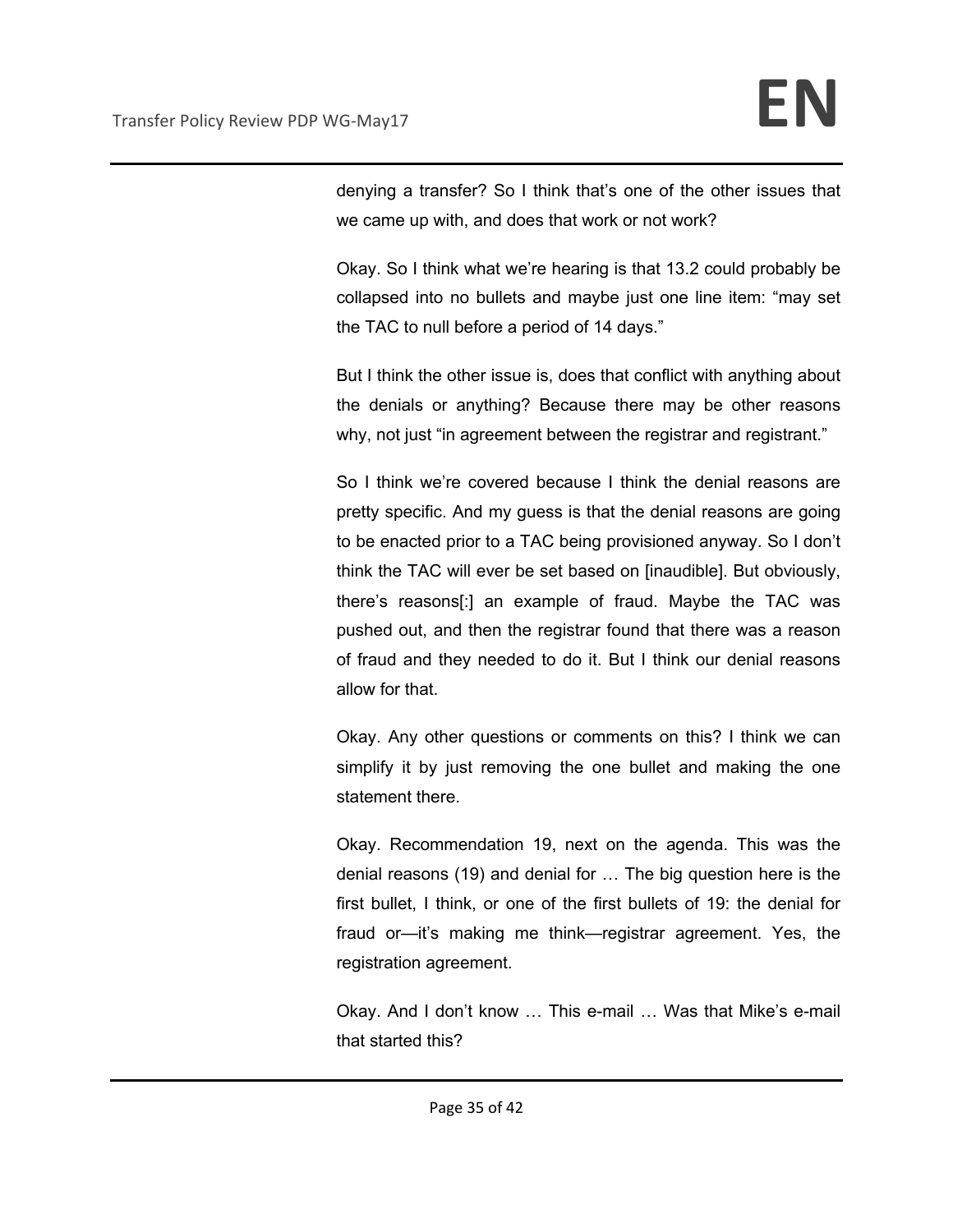BERRY COBB: Yes. I believe Mike had started the thread in response to the meeting minutes where that recommendation was posted. Mike said we should discuss it a little bit more. And unfortunately, he's not here today, but then there was an exchange with Owen, talking about the small team's rationale. And then Mike responded back, which is the last part. And I believe the NCSG also had opined on this thread.

- ROGER CARNEY: Okay. Great. Thanks, Berry. Okay. And I think that Caitlin threw in Mike's suggestion of material breach or material term of the registration agreement. But—Caitlin, please go ahead before I go to Sarah.
- CAITLIN TUBERGEN: Thanks, Roger. Yes, I did post at least a snippet of Mike's concern. I think that the general idea is that referencing the registration agreement is too broad. And there were some concerns from the IPC about that. I know Owen responded to that directly, and then Mike also responded. As Berry noted, he's not on the call, but I do see that Owen and Sarah have raised their hands. So I'm happy to turn it back over to you, Roger, to lead the queue. Thanks.

ROGER CARNEY: Great. Thanks, Caitlin.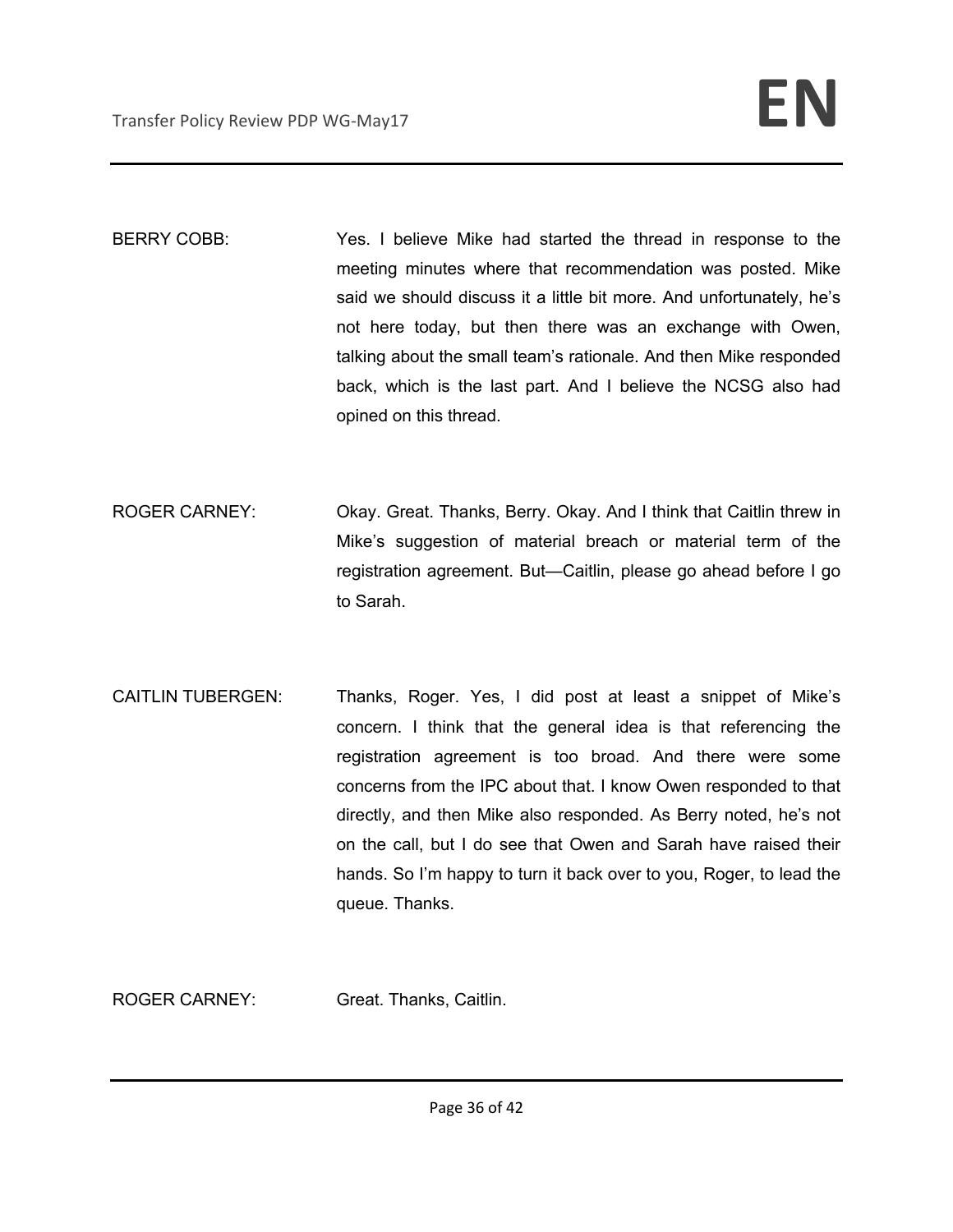Sarah, please go ahead.

- SARAH WYLD: Thanks. I think Mike's suggestion ... I appreciate it. I think it's a little bit more specific than I would want to get, but what if we do say … Sorry, could you just go back to the current text on the other screen for me, please? Thank you, yeah. What if we say "evidence of fraud or material violation of the registration agreement"? And maybe that helps to put some of the concept of the guardrail implementation guidance into the actual recommendation. Thank you.
- ROGER CARNEY: Great. Thanks, Sarah. And again, with Mike not being on, I don't want to get too deep, but if we do have some suggestions, maybe that would make next week that much easier.

So, Owen, please go ahead.

OWEN SMIGELSKI: Thanks, Roger. If we can go back to Mike's e-mail, there was some highlighted text on there. And it says, "Material breach as determined by the registrar," but it says, "which provision is intended to protect Internet users and/or [against] DNS abuse." So what that's doing is that's just basically fraud. It's a further specification, so it's not really necessarily going to the breach of the registration agreement because there are potentially things in there that might make it difficult for a registrar to continue to deal with such a customer and just want to get out. That would not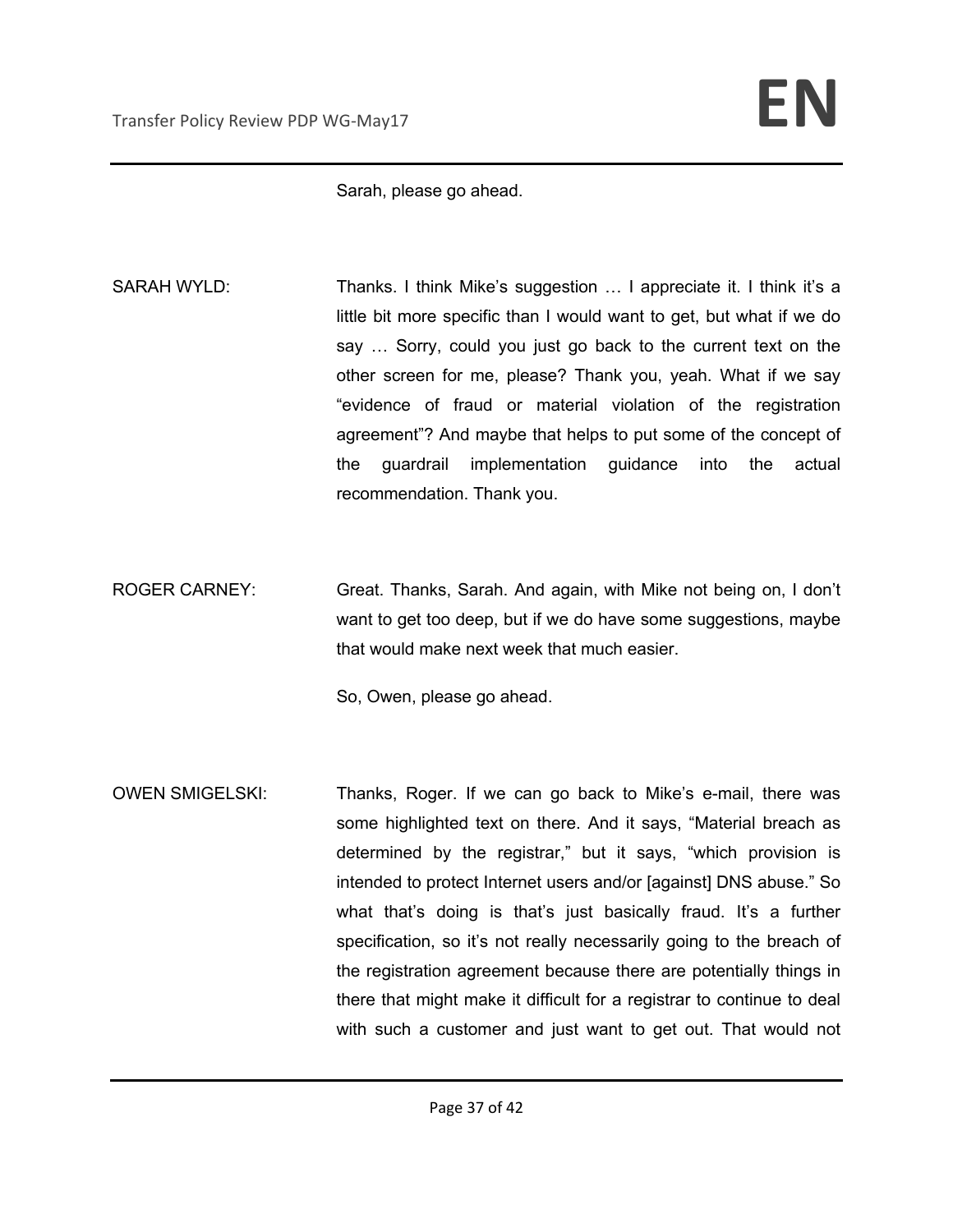necessarily be causing harm to the Internet. And the example that I cited in my e-mail was about the really abusive, obnoxious person who was harassing Namecheap's customer support team propaganda about the war in Ukraine, with full knowledge that the support team was in Ukraine. It was rather reprehensible, disgusting content, and we asked them several times to stop or transfer away. And he just didn't, so we had to lock him. That was what we used to justify not transferring. And that would not be covered by this language.

So I wanted to keep it a broader term there. And I think perhaps Sarah's suggestion of a material breach in there, along with the explanatory text, should be sufficient. But I'm happy to consider other things. But I want to make sure that it's things that may not necessarily be abuse of the DNS [that are our] reason that we're trying to look to protect here. Thanks.

ROGER CARNEY: Great. Thanks, Owen. That makes sense. Again, Mike is not on, so we'll bring it up next week when he is. But I think the suggestion on the "material" my help there, as Sarah said. It may provide a little more guardrail on that. But let's dig into this deeper next week. We'll make that suggestion on "material" in there. But when Mike is on, we can dig into that.

Caitlin and Owen, your hands are up, but I assume those are old.

Thank you.

Okay. And our last item here is the flagging items, which we don't have any of, which is a win, I think. Or maybe it's someone not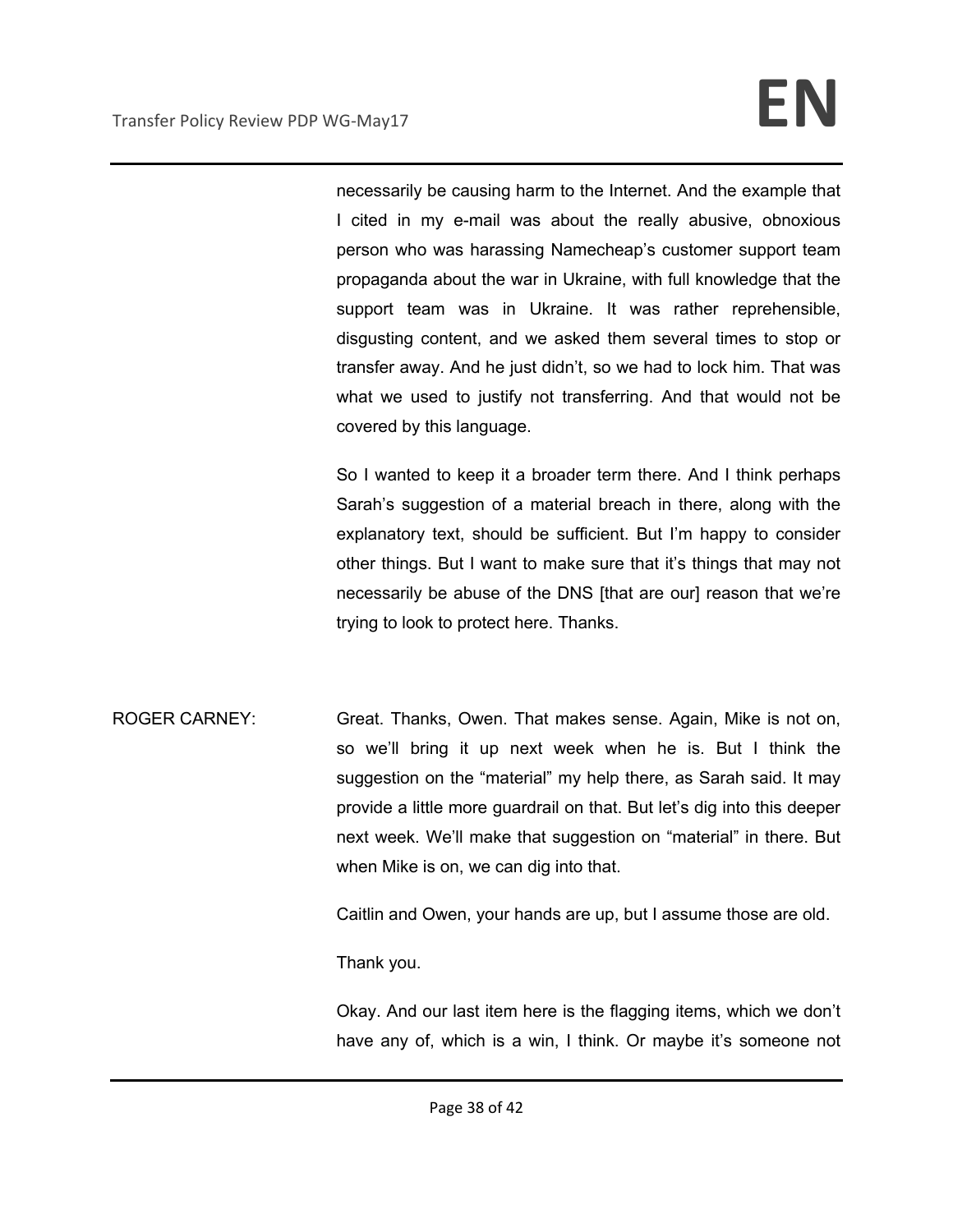getting their homework done. I'm going to take it as a win that we did a great job of producing the initial report. And the things we've been talking about are those things that are the last remaining items. So I think that's great. But again, if there's anything, I think, again, we've got a couple weeks, so if anybody brings anything up this week, let us know and get it in this document and we could take a look at it in upcoming meetings. Again, we have a couple items we want to continue to discuss that Mike brought up. And I think Mike sent an e-mail about another recommendation—I thought 12 or something—as well that he wanted to pull up. So we'll take a look at that next week when he's around.

Caitlin, please go ahead.

CAITLIN TUBERGEN: Thank you, Roger. I just wanted to reiterate Roger's comments that support staff will also take that this as a positive sign: that there aren't a lot of red-siren alerts or issues with the initial report. But in the event that you didn't have a chance to review it or you needed a little bit more time, it would be helpful if you could input any issues by close of business Friday. That would just allow the leadership team to gauge how many issues there are and how to space them apart with the remaining meetings that we have.

> And as Roger noted, we do have the issues that Mike has flagged, and we'll put those on next week's agenda. But if there's other things that all would like to discuss, please do put them in the document. It's easier for us to organize them that way than getting haphazard e-mails from multiple people.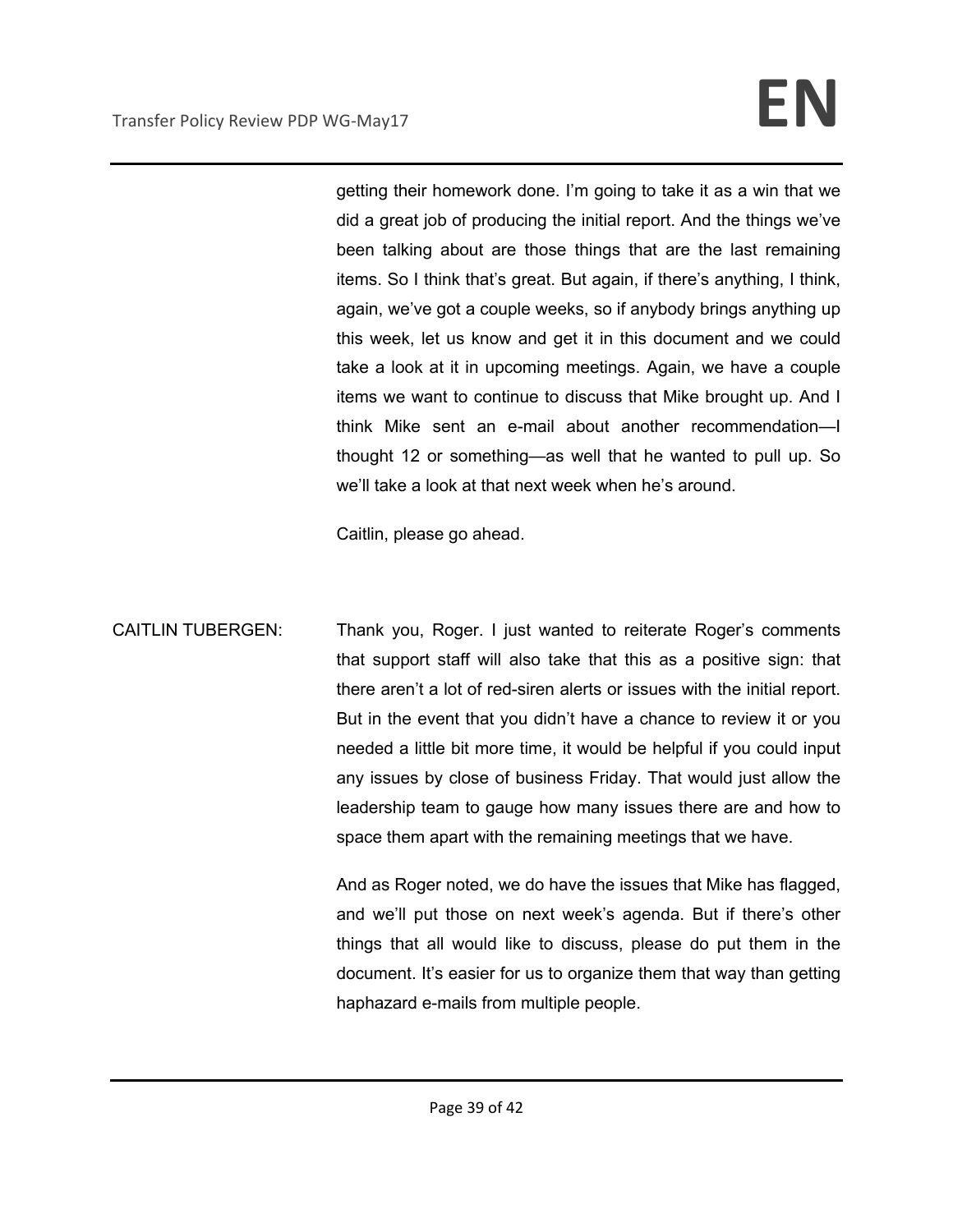So thank you. Back over to you, Roger.

ROGER CARNEY: Great. Thanks, Caitlin.

Okay. And I think that we still got enough to talk about next week and maybe it'll drag on another week. But I think that, when we get these wrapped up, the plan is, when we're all settled and good with this initial report, that staff will get it done and get it out. But the goal is still to release it after ICANN74 to public comment before whatever period. I'm not even sure what period we're going to go with on the public comment. But I think, if we wrap up our work in the next week or two, we'll just move over and start our work on Phase 1B: the change of registrant work. That was what our focus probably was going to be at ICANN74 anyway, so maybe we can get into that and prep that before we even get to ICANN74. So that'll be good.

Caitlin, your hand is still up?

CAITLIN TUBERGEN: Sorry about that, Roger. Old hand.

ROGER CARNEY: Okay, no problem. I just didn't know if you had something else.

Berry, please go ahead.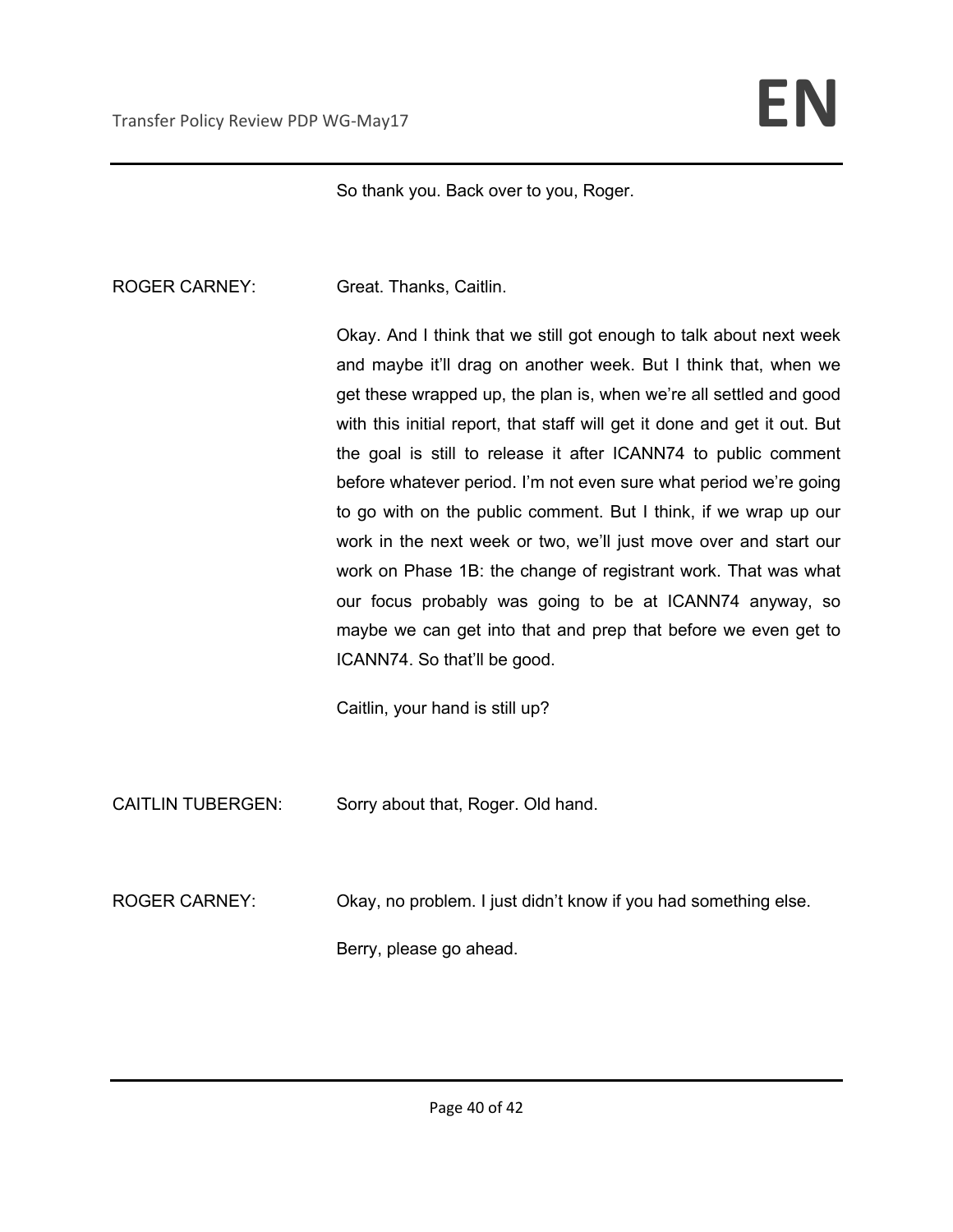BERRY COBB: Thank you, Roger. And just to reinforce what Roger said here, based on these last few topics, it is conceivable—no rest for the weary—that we can do an initial overview on core change of registrant sooner rather than later. So it really just reemphasizes the importance of issues your groups may have to get them documented into here by the end of the week because, the more we have advance notice, the better we can plan for meetings on the  $31^{st}$  and the  $7^{th}$ , I believe—the week before the ICANN meeting. And as Roger said, I think it's one way or another. We're going to be discussing CORE at ICANN74.

> And just as an informational for you, from a staff perspective, we are already have a next version of the initial report based on the feedback that we're having through each call. That will be circulated shortly in preparation for next week [as] part of the iterative process of updating and documenting the report.

> We already have public comment forums mostly ready to go for when we do launch the public comment, which is always helpful instead of having to do that at the last minute. As noted, the Prep Week webinar week will be also providing an overview of where the group is at and the preliminary recommendations to set up for the public comment. And then, finally, the public comment itself is scheduled to start on the  $20<sup>th</sup>$  of June. I don't have the close date, but at this point in time, I believe we'd be looking at, like, 43 total days, give or take a few. And maybe add on a little of that for thinking about the summer breaks.

> That said, once we're in public comment and a week after rest after ICANN74, then we're going right into the substance of change of registry. Thanks.